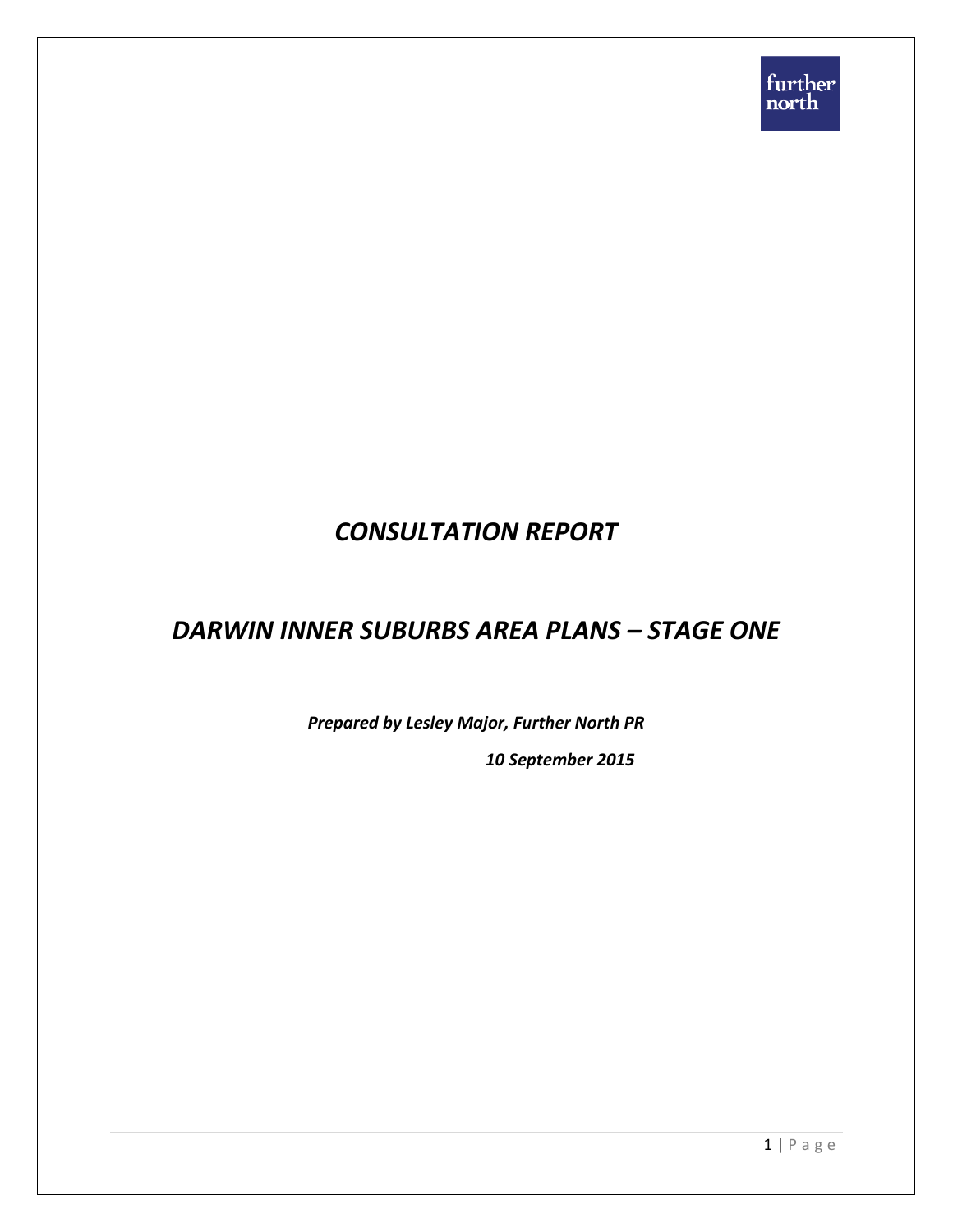

#### *TABLE OF CONTENTS*

- *1.0 SUMMARY*
- *2.0 INTRODUCTION*
- *3.0 CONSULTATION PROCESS*

#### *4.0 SUBMISSIONS AND FEEDBACK*

- *4.1 Key Consultation themes*
	- *4.1.1 Tropical Character*
	- *4.1.2 Compact Urban Growth*
	- *4.1.3 Planning, Development and Design*
- *4.2 Land Use Themes*
	- *4.2.1 Residential*
	- *4.2.2 Activity Centres and Service Corridors*
	- *4.2.3 Social Infrastructure*
	- *4.2.4 Movement and Transport*
	- *4.2.5 Essential Services*
	- *4.2.6 Environment and Heritage*
- *4.3 Peak Body Feedback*
	- *4.3.1 Tropical Character*
	- *4.3.2 Compact Urban Growth*
	- *4.3.3 Planning, Development and Design*
	- *4.3.4 Residential*
	- *4.3.5 Activity Centres and Service Corridors*
	- *4.3.6 Social Infrastructure*
	- *4.3.7 Movement and Transport*
	- *4.3.8 Essential Services*
	- *4.3.9 Environment and Heritage*
- *5.0 CONCLUSION*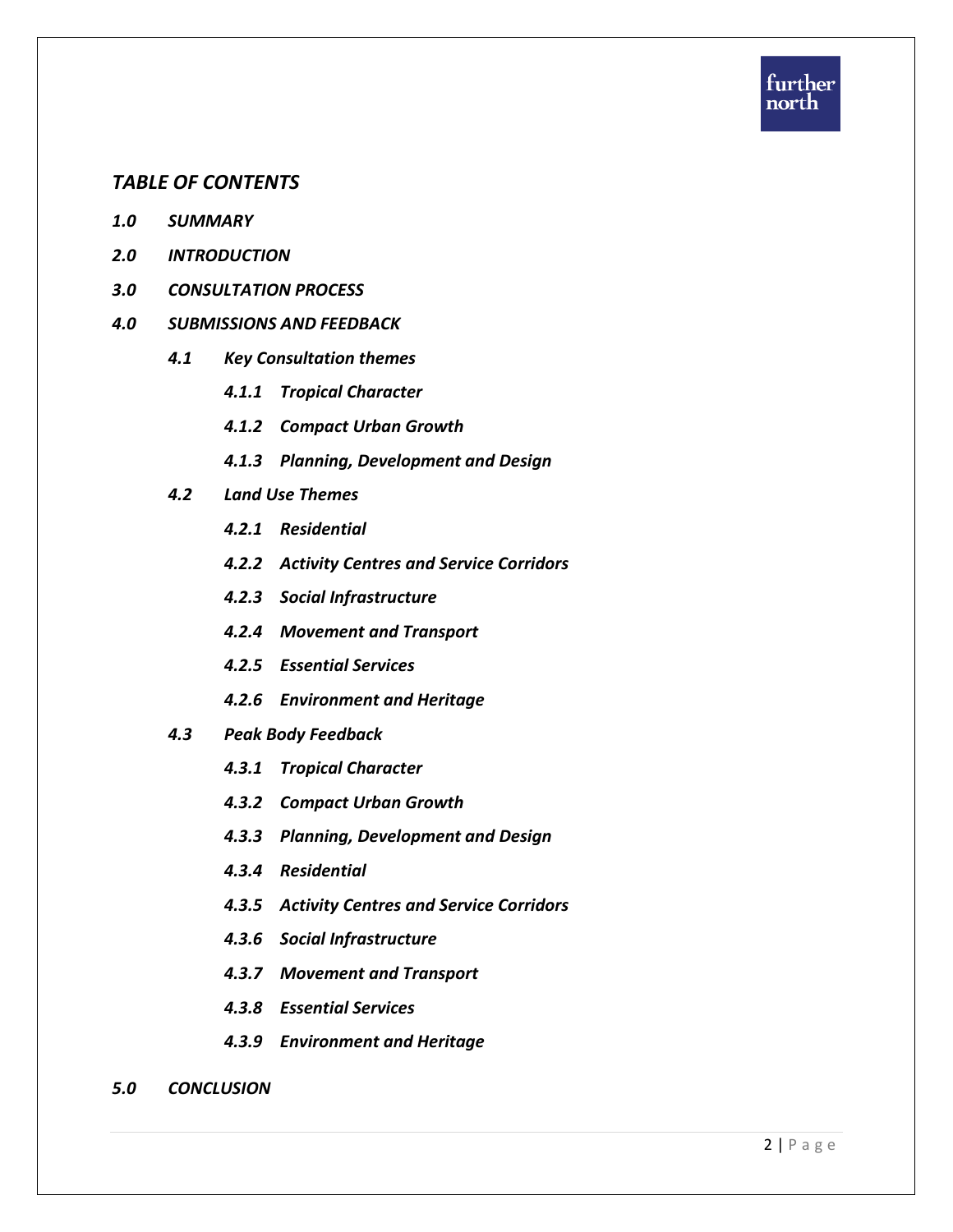# *1.0 SUMMARY*

On 25 June 2015, Northern Territory Planning Commission (NTPC) Chairman Gary Nairn AO, announced the commencement of Stage One of a three-stage Area Plan process for Darwin's Inner Suburbs, to determine how best to accommodate expected growth into the future.

Unlike previous community consultation undertaken for the preparation of Area Plans, the three-stage process enabled the NTPC to commence discussions with the community in an 'early input' stage, prior to the development of a draft plan or map. The inclusion of this additional step meant that feedback and comments could be sought from the community and industry groups to inform the preparation of the draft plans.

This report provides a summary of the activities undertaken and the feedback received during Stage One.

This comprehensive consultation process rolled out approximately over eight weeks and included:

- An invitation from the NTPC Chair to approx. 10 000 residents and property owners in the study area;
- Public Notice and general advertising in print media;
- News media coverage;
- 13 'pop up' stalls at targeted locations in and around the study area; and
- Two briefings with Industry bodies, Community groups and Government agencies.

The key question asked throughout Stage One was "*How will Darwin's Inner Suburbs accommodate expected growth over the next 10, 20, 30 or 40 years*".

Throughout the consultation process, the Planning Commission spoke directly to more than 600 residents and property owners, 41 Industry, Government and Community stakeholders and received 63 submissions.

While many varied ideas and contributions were heard, a number of key themes emerged throughout the consultation process including:

- General support for increased density and revitalization in areas surrounding activity centres, along transport corridors or where a level of density already exists;
- Maintaining and developing a modern tropical character through improved planning and design, including the better utilization of existing green space;
- Making better provision for parking, transport and infrastructure requirements prior to development approval and support for an integrated approach to planning; and
- A halt on spot rezoning approvals during the area planning consultation process.

These themes will assist Planners in developing the draft Inner Suburbs Area Plans.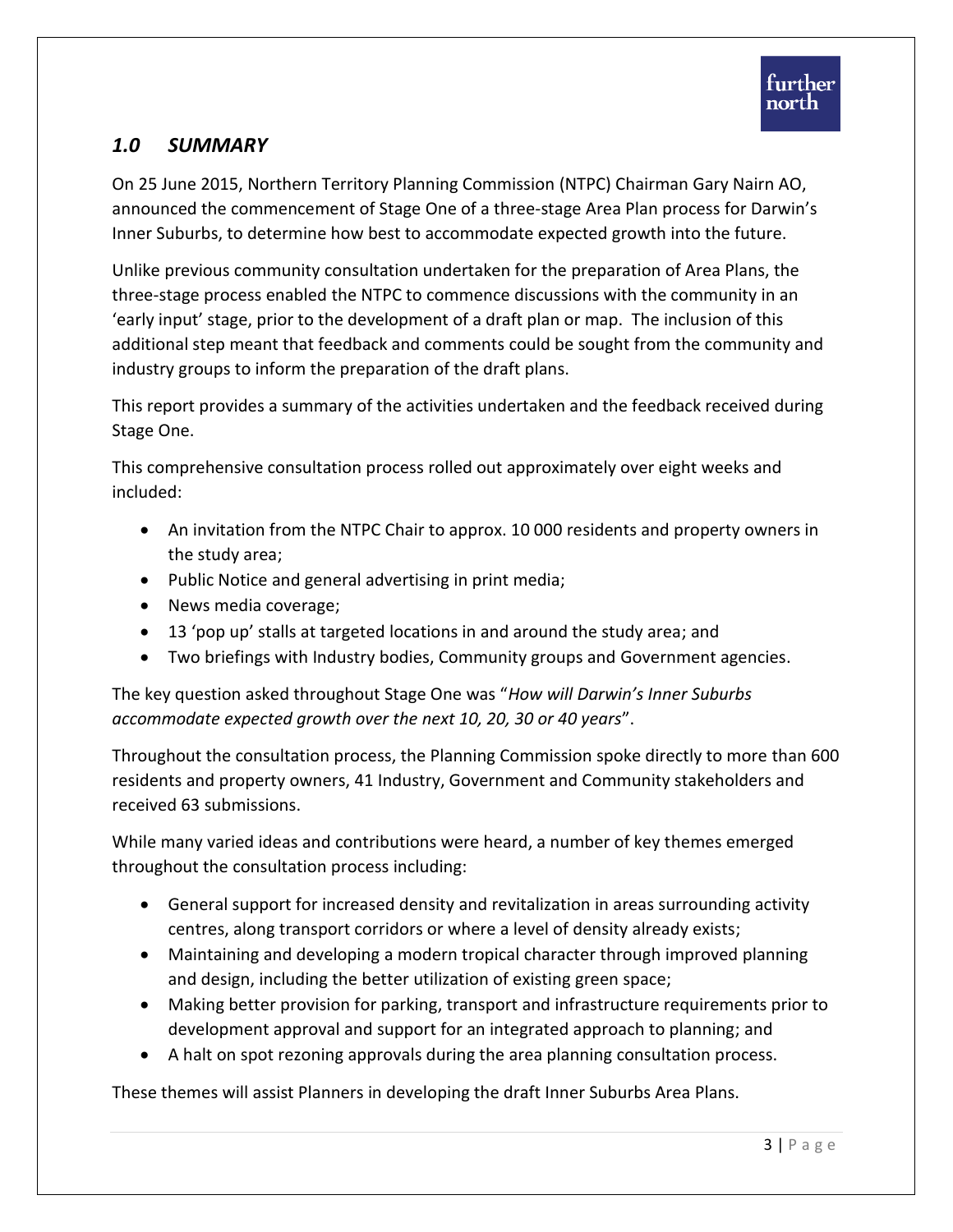# *2.0 INTRODUCTION*

## **The Study Area**

Darwin's inner suburbs are strategically located on the edge of Darwin CBD, covering the Darwin Peninsula and stretching north to the natural boundaries of Ludmilla Creek and the Darwin International Airport/RAAF Base.

The inner suburbs include Stuart Park, The Gardens, Parap, Woolner, Fannie Bay, Bayview, The Narrows and parts of Ludmilla Creek. The Industrial suburb of Winnellie provides the eastern boundary of the scope area. However, Winnellie is not within the study area for this project.

The suburbs of Stuart Park, Fannie Bay, Parap and the Gardens are often described as the "old Darwin" suburbs or "Garden suburbs", in contrast to suburbs such as Bayview and the new residential parts of Woolner.

*"Darwin's inner suburbs are also our iconic first suburbs, full of early history and multiple generations. The sense of community that exists in these SD areas, support shared in times of crisis, volunteer base, sporting and cultural ties is not to be underestimated."*

#### *Parap Resident*

Population growth projections outline that over the next 40 to 50 years, the Darwin Region is expected to almost double in population with an increase of approximately 120,000 residents.

Darwin's inner suburbs are likely to be one of the largest growth areas, with an expected demand for 4,500 extra dwellings likely over this time (*Draft Darwin Regional Land Use Plan 2014*).

## **The Study Context**

The Northern Territory Planning Commission is an independent and advisory statutory authority that prepares strategic land use plans to manage growth in anticipation rather than in response.

The Planning Commission proactively sets the strategic framework for better integrated land use, transport and infrastructure planning, delivering more sustainable and cost-effective outcomes for the community, with sensitivity to environmental and heritage values.

In April 2015, the Minister for Lands, Planning and the Environment tasked the Planning Commission with the preparation of Area Plans for key localities throughout Darwin and the Rural Area.

A number of supporting plans and policies will guide and influence the preparation of the Inner Suburbs Area Plans.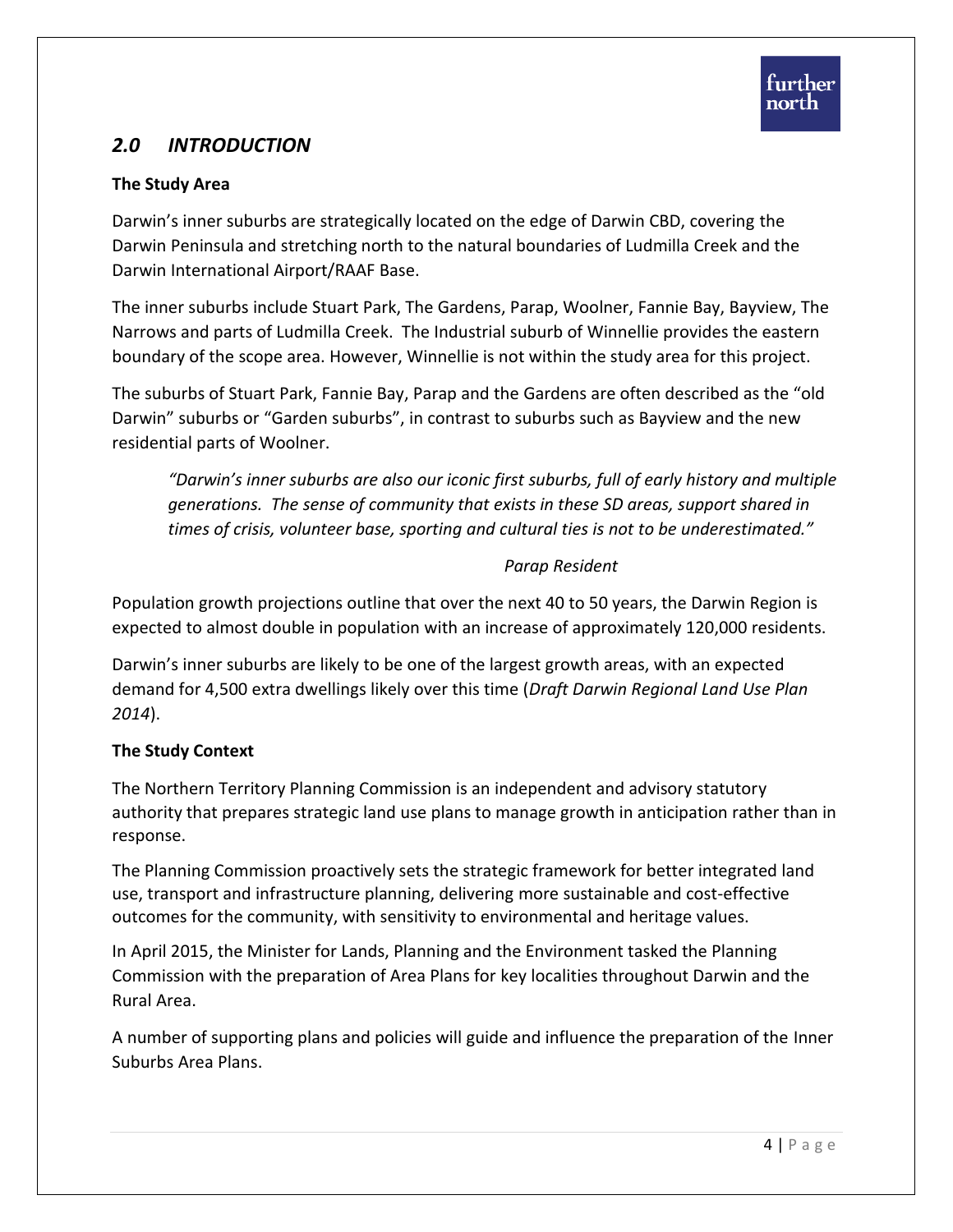**The Darwin Regional Land Use Plan** is a high level policy aimed to result in better integrated land use, transport, and infrastructure planning at a regional level. The Darwin Regional Land Use Plan was approved by the Minister for Lands and Planning in July 2015 and now forms part of the NT Planning Scheme. It should be noted however, that this type of higher level Land Use Plan does not provide the finer grain detail required to effectively plan for the districts and suburbs of the Darwin Region. This is the role of the Area Plans.

**Northern Territory Compact Urban Growth Policy** came into effect on 19 June 2015. The aim of the Policy is to create urban hubs that improve lifestyle, health, the economy, the environment and the community as a whole. Where appropriate, higher density residential buildings are encouraged alongside other commercial and community uses, creating localities where people can work, live and play. The Policy outlines how to achieve the above through a range of objectives and performance indicators.

**Darwin City Centre Master Plan** is a joint project of the City of Darwin, Northern Territory Government and Australian Government. The Master Plan provides a blueprint to guide the growth of the Darwin City Centre over the next 20 years, with a focus on liveability, connections into the CBD, and potential areas for new development and guidance for the private sector on how to get the best returns on investment in the CBD.

The Master Plan's area of influence includes Stuart Park and The Gardens.

The preparation of Area Plans for Darwin's Mid Suburbs and the preparation of the Litchfield Sub Regional Plan with accompanying Area Plans are also being undertaken by the Planning Commission.

#### **The Planning Environment**

The Inner Suburbs project was the third Area Planning project undertaken by the Planning Commission (the Draft Holtze Area Plan and Planning Principals was prepared by the Department of Lands, Planning and Environment, and then exhibited and edited following consultation by the Planning Commission, undertaken in June and July 2015. The Planning Commission also previously completed an Area Plan for Berrimah North). Prior to this, the preparation of Area Plans had been undertaken by Lands Planning, within the Department of Lands and Planning.

The Planning Commission's involvement with the preparation of Area Plans represented an opportunity for the area planning process to be undertaken in a different way.

Throughout the consultation process, planning issues were a hot topic in local media, with debate and discussion around the Lowther Road development application in the Rural Area, Holtze area planning, CBD building heights and general development in the rural area.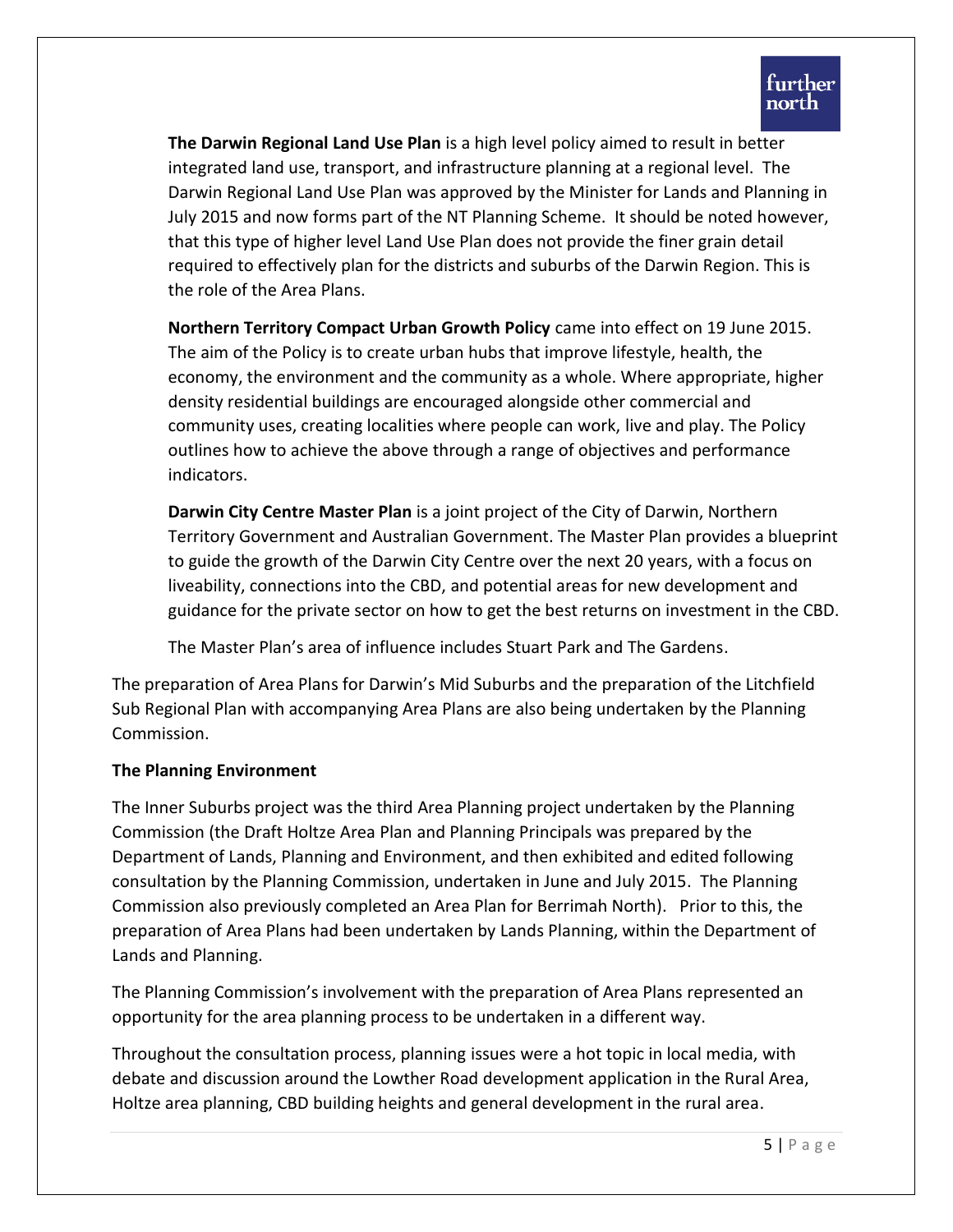A number of planning decisions and approvals made prior to, and during the consultation process for the Inner Suburbs Area Planning project provide further context.

The Compact Urban Growth Policy was approved by the Minister in the days prior to the commencement of the project and the Darwin Regional Land Use Plan was also approved during the consultation.

The Blake Street, Gardens rezoning application was approved during the early stages of the consultation, while a rezoning application for Quarry Street in Stuart Park was also considered and refused.

# *3.0 CONSULTATION PROCESS*

This Report is a summary of the first stage ("Stage One") of consultation for Darwin's Inner Suburbs.

This is the first stage of the three-stage consultation process, and the first of its kind undertaken by the Planning Commission.

The three stage Consultation process was undertaken to establish a new methodology for Area Planning, which involves an 'early input' stage prior to the public release of draft plans. It was recognized that exhibiting Area Plans in their draft form prior to seeking input from the public led to an (incorrect) assumption that the Area Plan was already complete and that the opportunity for any real public input was moot.

To avoid this assumption, and to reinforce to the community the value of their contributions, a three Stage engagement approach was recommended and accepted by the Planning Commission.

**Stage One** of the engagement process will commence via an early input consultation phase, gathering and sharing information prior to the display of the draft area plans.

**Stage Two** will then see the development of the plans by the Department, and circulation/display for a short public exhibition period for further comment and feedback.

**Stage Three** will commence the statutory exhibition period for inclusion in the Planning Scheme.

This approach gives three distinct opportunities for public participation, and allows the Planning Commission to gather valuable input and stakeholder information and distribute key information regarding the planning process.

## **Consultation Objectives – Stage One**

 To create an engagement framework that is meaningful and accessible for key stakeholders to get involved in and contribute to the development of Area Plans;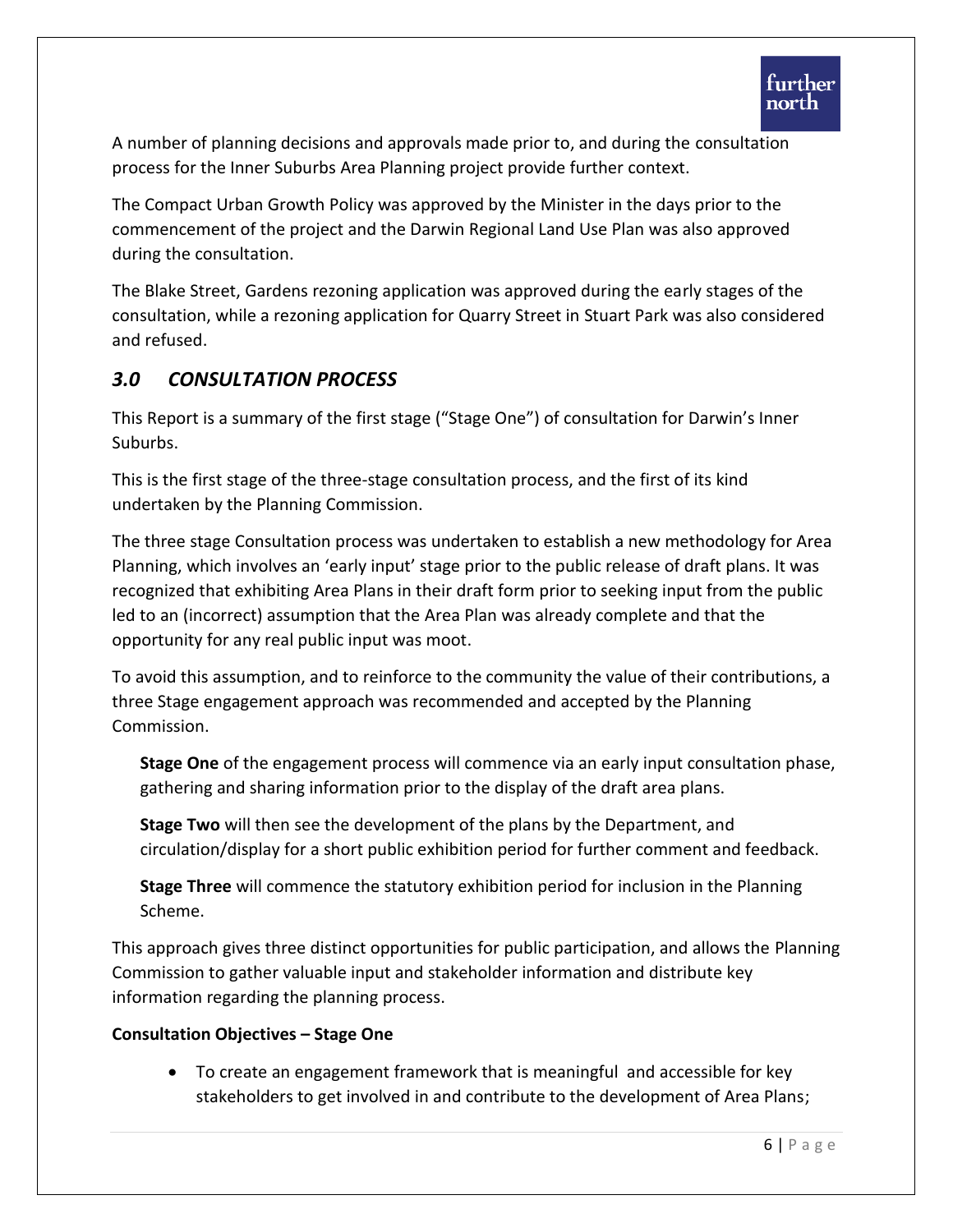

- To articulate key messages, common language and high level context for spokespersons, publications, social media and direct engagement;
- To ensure stakeholders are provided with information, timeframes and feedback regarding their input into the area planning process;
- To illustrate good compact urban growth planning for a vibrant, sustainable Darwin;
- To create a public understanding of, and interest in, the planning process in the NT; and
- To start an on-going discussion for the future vision for Darwin's inner urban suburbs.

## **Consultation Approach – Stage One**

**Media Announcement**: A media event was held at Parap Village (as the centre of the study area), attended by all local media, receiving coverage on ABC Radio, NT News, and on ABC TV News and Channel Nine news.

**Mail Out "Invitation to participate"**: A4 mail outs were sent to approx. 10 000 residents and property owners in the study area, with an invitation from the Planning Commission Chairman to have input into the study via submission or by visiting one of the pop up stalls.

**Consultation Materials:** Copies of all engagement materials – including an Inner Suburbs planning booklet containing maps and important information about the Inner Suburbs – were made available at the stalls and on the Planning Commission's website. The materials included a range of questions for consideration to help guide discussion.

Visitors to the stalls could also make 'on-the-spot' submissions.

**Pop up Stalls**: 'Pop up' information stalls were held at convenient locations (Saturday markets, outside local shops in Parap, Stuart Park, Fannie Bay, Winellie, Darwin CBD and the Darwin Show). Dates for these stalls were advertised on the Planning Commissions website, on the consultation materials and in newspaper advertising.

**Targeted briefings:** Targeted briefings from the Planning Commission Chair were given to Government agencies and Industry and Community stakeholders, well attended with over 40 representatives.

**Advertising:** Advertising in the NT News Planning Notices section (Friday) and general news section (Saturday).

#### **Community and Stakeholder Consultation – Stage One**

It was very clear throughout the consultation process there is strong interest within the community about planning and a genuine desire to discuss concerns and areas of interest.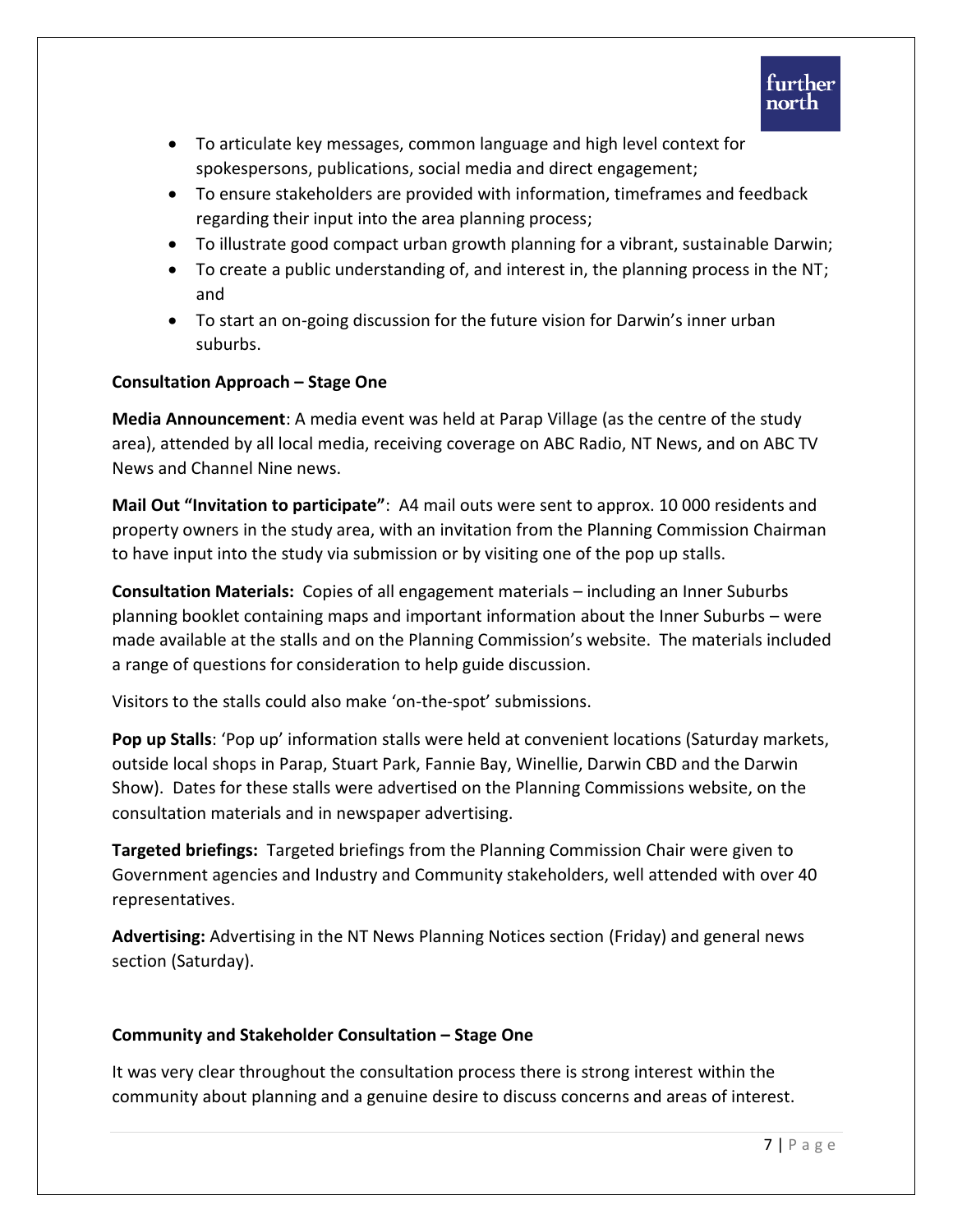For many people, the pop up stalls appear to be their first one on one engagement with planning agencies generally and with the Commission specifically.

Planning issues were a hot topic throughout the consultation period, in the media regularly, and at times, a political issue. This brought some attention to the consultation process, however for the most part; participants were genuinely interested in their 'patch' and the future growth of their city.

| <b>DATE &amp; LOCATION</b>   | <b>STAKEHOLDERS</b>             | <b>APPROX. # CONSULTED</b> |
|------------------------------|---------------------------------|----------------------------|
| Sat. 27 June, Parap Markets  | Local Residents and Property    | 110                        |
|                              | Owners                          |                            |
| Wed. 1 July, Stuart Park     | Local Residents and Property    | 19                         |
|                              | Owners                          |                            |
| Sat. 4 July, Parap Markets   | Local Residents and Property    | 60                         |
|                              | Owners                          |                            |
| Wed. 8 July, Fannie Bay      | Local Residents and Property    | 55                         |
|                              | Owners                          |                            |
| Sat. 11 July, Parap Markets  | Local Residents and Property    | 99                         |
|                              | Owners                          |                            |
| Wed. 15 July, Stuart Park    | Local Residents and Property    | 8                          |
|                              | Owners                          |                            |
| Sat. 18 July, Parap Market   | Local Residents and Property    | 65                         |
|                              | Owners                          |                            |
| Tues 21 July, Energy House   | Government and Agency           | 18                         |
|                              | Stakeholders                    |                            |
| Tues 21 July, Energy House   | <b>Industry and Community</b>   | 23                         |
|                              | Stakeholders                    |                            |
| Wed. 22 July, Fannie Bay     | Local Residents and Property    | 30                         |
|                              | Owners                          |                            |
| Thurs, 23 July, Darwin Show  | <b>Greater Darwin Community</b> | 17                         |
| Fri, 24 July, Darwin Show    | <b>Greater Darwin Community</b> | 57                         |
| Sat 25 July, Darwin Show     | <b>Greater Darwin Community</b> | 41                         |
| Fri 14 August, Smith St Mall | <b>Greater Darwin Community</b> | 24                         |
|                              | and CBD residents               |                            |
| Wed 19 August, Winellie      | Local Residents and Property    | 15                         |
| Shops                        | Owners                          |                            |
|                              |                                 | <b>TOTAL: 641</b>          |

#### **Key Agency, Industry and Community Stakeholders**

- Briefings were conducted with 18 NTG agencies which included representatives from:
	- o Department of Infrastructure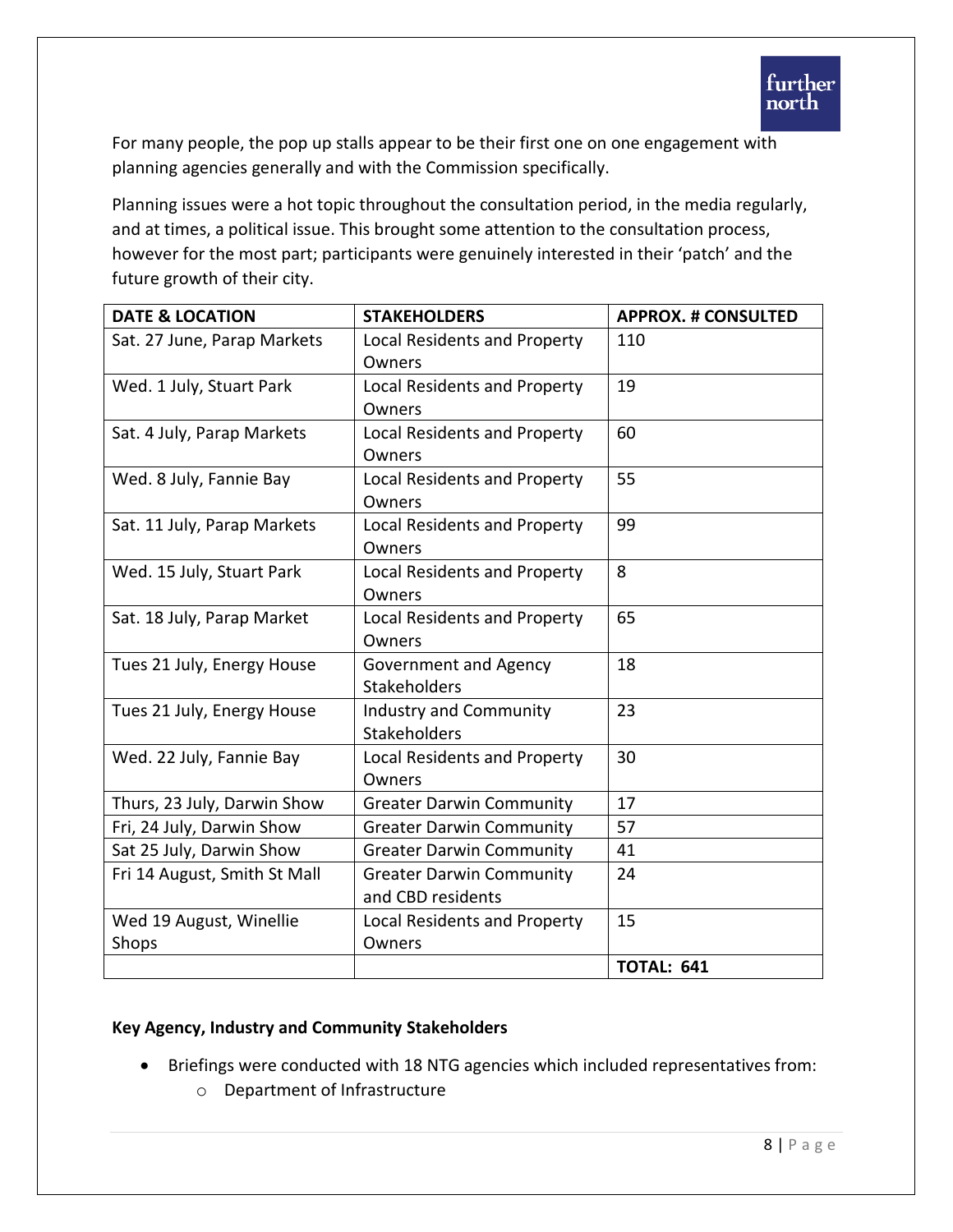

- o Department of Chief Minister
- o Power and Water Corporation
- o Department of Transport
- o Department of Housing
- o Department of Arts and Museums
- o Department of Business
- o Leader of the Opposition
- o Opposition Planning Spokesperson
- A briefing for Industry and community groups was also held, which included 23 representatives from:
	- o Danila Dilba Health Services
	- o Urban Development Institute Australia
	- o Real Estate Institute NT
	- o Northern Planning Consultants
	- o One Planning Consult
	- o Flanagan Consulting Group
	- o Property Council of Australia, NT
	- o Housing Industry Association
	- o Australian Institute of Architects, NT Chapter
	- o PLAN (Planning Action Network Inc)
	- o Top End Disposal

## **4.0 SUBMISSIONS AND FEEDBACK**

A total of 63 submissions were received from stakeholders, including residents and property owners, industry and community groups.

In addition to these formal submissions, comments and feedback provided at the pop up stalls was also noted and where given, contact details noted. Questions relating to specific properties were followed up by the Department.

Feedback has been grouped into the following areas:

**Key Consultation Themes** – the main issues raised throughout the consultation process

**Land Use Themes** – responses and submissions addressing the key Land Use Themes identified in the consultation materials

**Peak Body Feedback** – a summary of responses and recommendations received by peak industry bodies throughout the consultation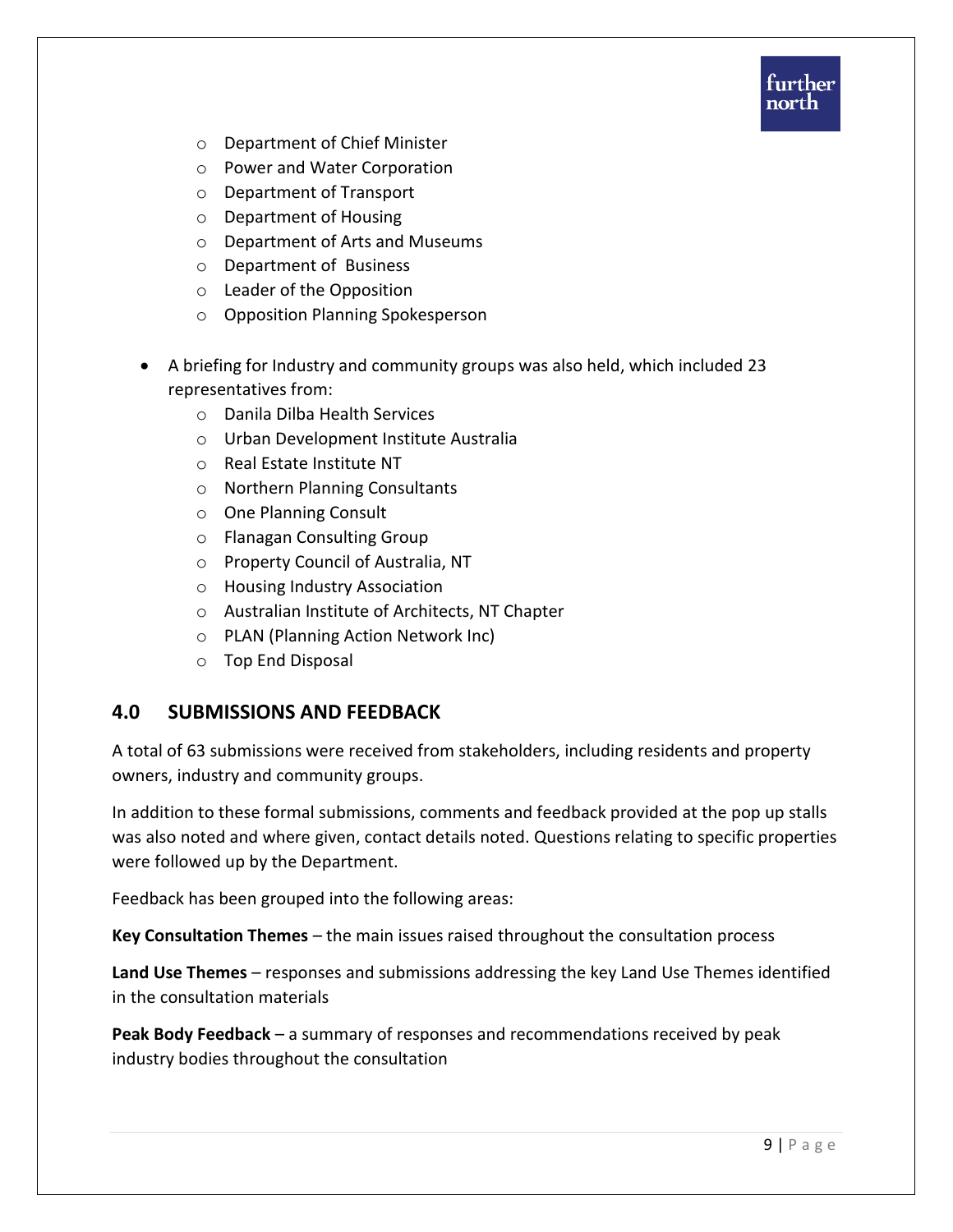

Many of the issues raised throughout the consultation are not strictly 'planning' matters, or the remit of the Planning Commission. For example, provision of public toilets, building design and appearance, undergrounding of power lines. However it is essential these concerns are captured within this document and fed back to relevant bodies.

#### *4.1 KEY CONSULTATION THEMES*

#### *4.1.1 TROPICAL CHARACTER*

Overwhelmingly, respondents wish to maintain and accentuate Darwin as a tropical city, incorporating tropical design, streetscapes and green open spaces. This was not necessarily at the expense of compact urban growth, rather that growth or densification occur in areas where density already exists, and that urban design guidelines are in place to ensure new developments are reflective of a tropical city.

Elements or values identified throughout the consultation which respondents felt typically reflect a tropical city include:

- Larger lot sizes
- Green open space
- Tree-d streetscapes in residential areas
- Renovated tropical high rise homes, with louvres to allow flow through

*"How do we build and maintain a tropical image? Through architecture that allows flow and overhangs, open space, shaded streetscapes and shaded corridors connecting our historical sites and parks to our beautiful natural heritage."* 

#### *Parap Resident*

Respondents felt a key component of "tropical character" is open green space – "a green belt" used as recreation, community and open space. Many expressed fears that Darwin is 'losing' its green space, while others responded that existing green spaces are not being utilised to their full potential.

A recurring recommendation is that new buildings and developments provide a proportionate green space either for residential or community use.

#### *4.1.2 COMPACT URBAN GROWTH*

Generally, there was a high degree of understanding about the concept of compact urban growth and support for growth to happen in a planned way, in keeping with the concepts outlined in the Northern Territory's Compact Urban Growth policy.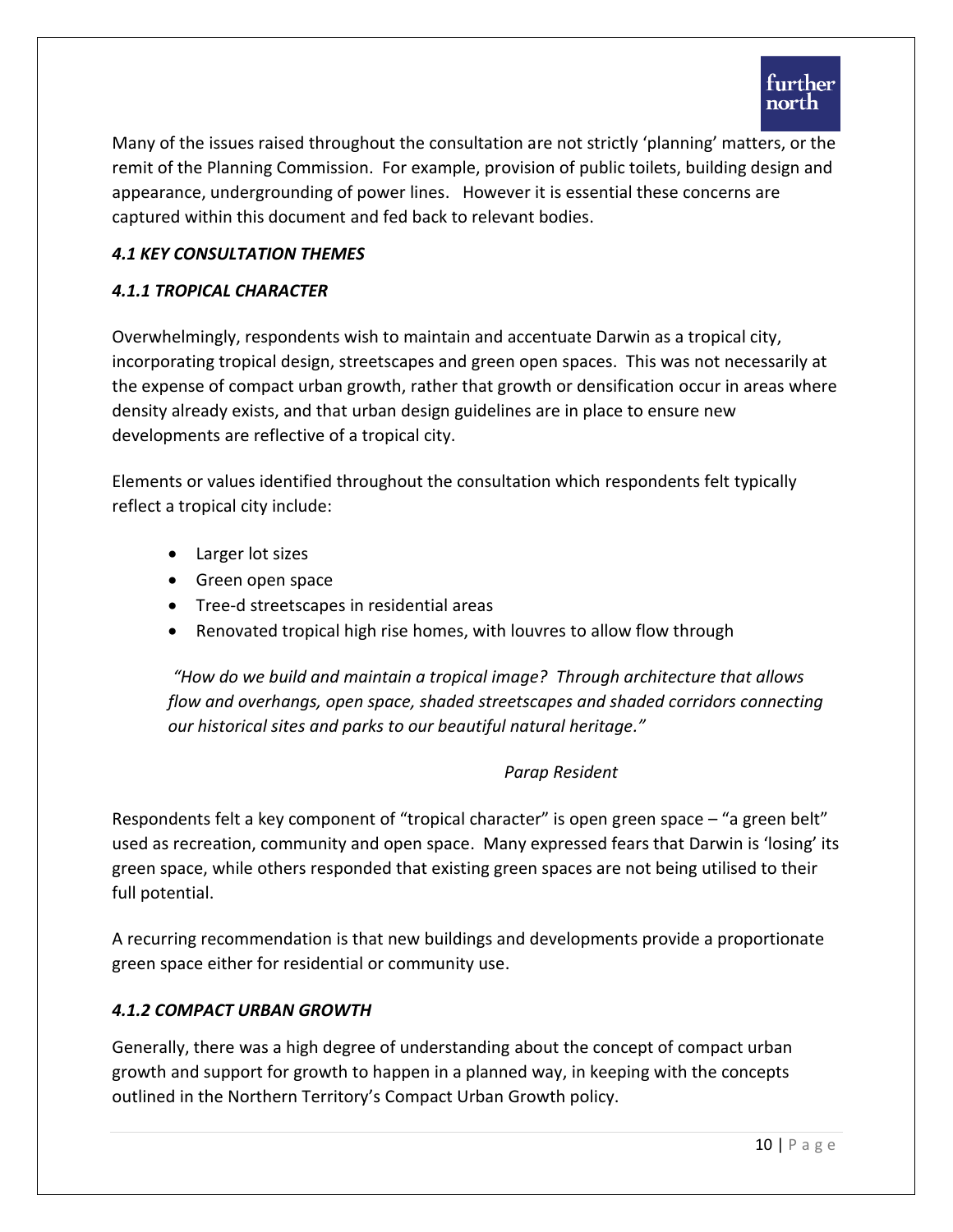A common response was that 'higher density is acceptable in some areas, but with a mix of single dwelling homes throughout existing SD areas.' Compact Urban Growth was variously described as in-fill, densification, revitalization, urban renewal and higher density living.

Amongst those who nominated specific areas or areas for redevelopment, revitalization or as candidates for compact urban growth, there was general agreement on location. Some of the areas identified as suitable for redevelopment or revitalisation included:

- Illife Street / Ben Hammond
- One Mile Dam / Daly Street bridge
- Goyder Road / MVR
- Along transport corridors, particularly revitalization of entry points into the CBD along the Stuart Highway, and Westralia Street in Stuart Park
- In and around existing Activity Centres
- The Stuart Highway end of Parap Road
- The old Netball courts (precinct) on Ross Smith Avenue
- Richardson Park as residential redevelopment
- Higher density development along the Stuart Highway from the old Government Printing Office to Parap Road
- A number of parkland/open spaces, particularly smaller, single allotments are "underutilised", and used largely by itinerants. Reincorporating these allotments could be both an improved safety and renewal opportunity
- Underutilised areas in Woolner, Bishop Street, the area between Woolner and Winnellie, the town end of Winellie; along the Stuart Highway, Bagot Road, the RAAF base, parts of Ludmilla bound by Bagot Road and Dick Ward Drive.
- Stuart Park Activity Centre could be expanded, due to its placement on the Stuart Highway

*"If higher density housing is inevitable, it should be planned for and encouraged, so that developments can take place in a logical and desirable way…"* 

*Stuart Park Resident* 

"*A lack of re-zoning initiative is holding back the redevelopment and revitalization of the area." Stuart Park Resident* 

*"Higher density redevelopment of Eastern Stuart Park would have additional flow on effects. For instance, with a higher residential population, the shabby shopping centre in Westralia Street adjacent to the Stuart Highway might be upgraded and re-developed as a result of improved business returns and improved capacity for investment"*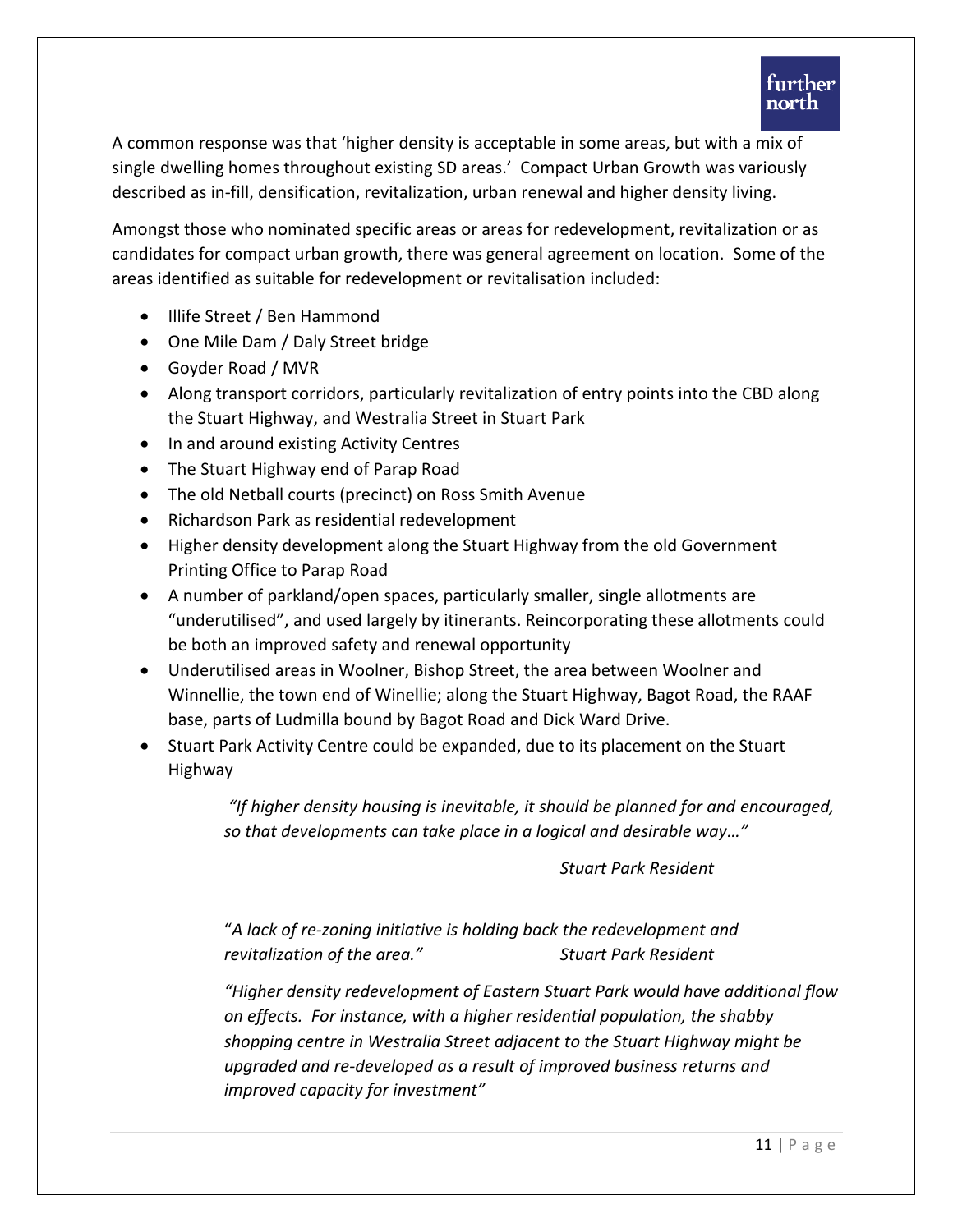#### *Stuart Park Resident*

*"Development is necessary and a good thing. It creates jobs and prosperity. Inner urban "infill" or "consolidation" is also a good thing if managed properly. It can create vibrant, compact, cosmopolitan cities where people want to live. However, not every development is good, just as not every resident objection is valid."*

## *Inner Suburbs Resident*

*"There are areas within Fannie bay where there is a choice of either living in a low or high density zone. It is essential that both this choice and separation of zones is maintained"*

#### *Inner suburbs Resident*

Respondents have given a fairly clear view as to where redevelopment could or should occur. However, the majority of responses were clear that while development could occur at these sites, the character of areas that are dominated by detached single dwellings was left alone (ie. Fannie Bay South, Ludmilla and the eastern section of Stuart Park).

There were, however, some suggestions that the inner suburbs are 'full' and that growth should be accommodated elsewhere, such as Darwin CBD, Berrimah Farm and Weddell.

> *"Does urban infill need to take place? The Weddell Plan should go ahead – why spoil Darwin and its green spaces? Why urban infill if Berrimah Farm is to be developed?"*

> > *Inner Suburbs Resident*

#### *4.1.3 PLANNING, DEVELOPMENT & DESIGN*

As previously noted, the consultation process appeared to be the first opportunity for many in the study area to engage directly with Planning on a one-on-one basis. As a result, many comments related to planning and development processes and decisions.

From both individuals and industry groups, there is wide support for improved and explicit design controls, urban design guidelines and character statements to be included in the Planning Scheme to provide guidance for new developments that include aesthetic, environmental, tropical living, innovation and parking/traffic considerations.

*"Character Statements will give developers, the community and regulators more certainty that new development resulting in increased densities will respect the established and identified future character of the surrounding locality."*

*Industry Stakeholder*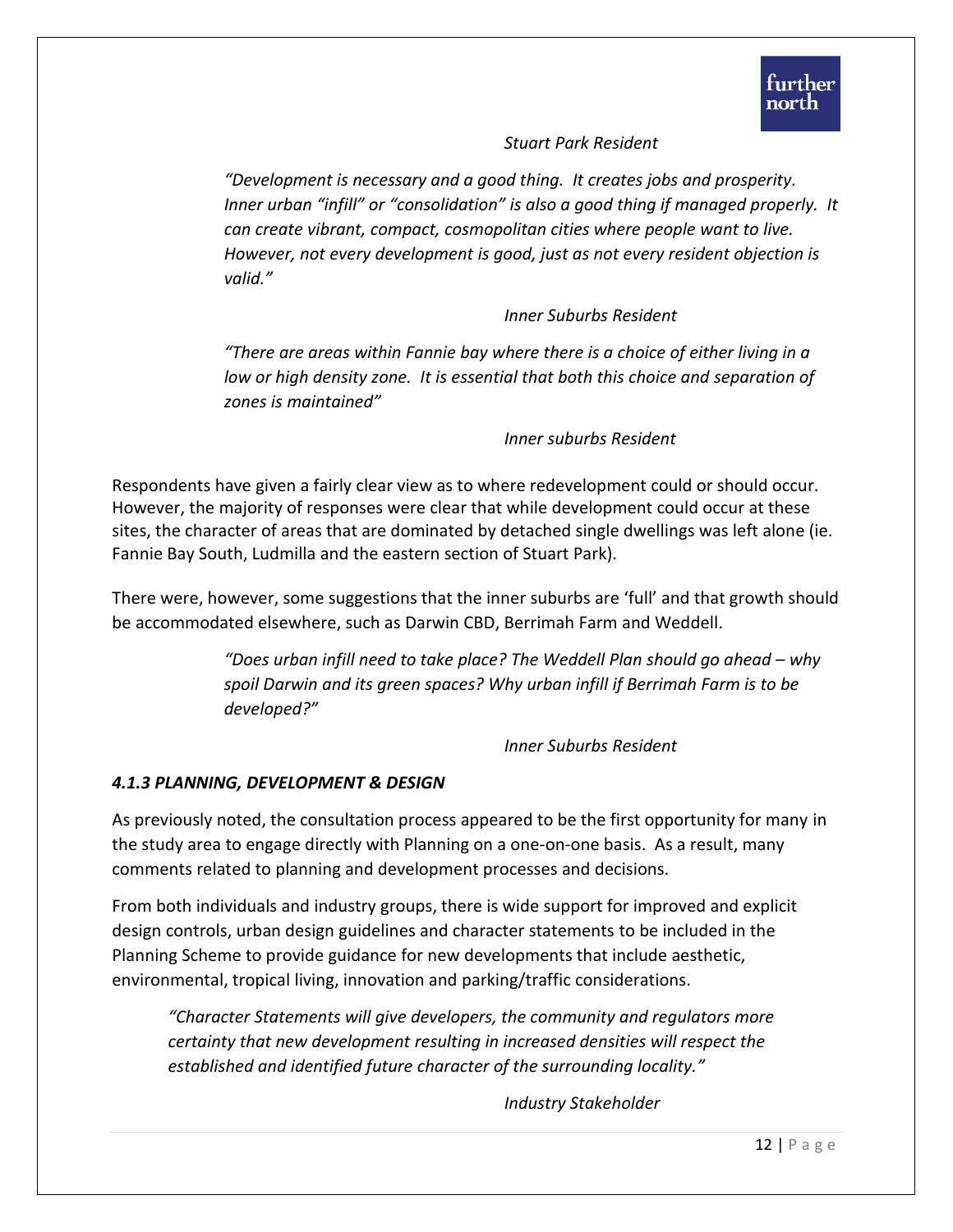Due to the political and planning environment at the time of consultation, quite a number of comments were received regarding spot rezoning and Exceptional Development applications. A majority of these comments asked for spot rezoning to cease during the consultation period, until the Area Plans were drafted, exhibited and incorporated into the Planning Scheme.

*"Please don't consider any re-zoning applications within Darwin and Inner suburbs until the Plan is developed. This would ensure well planned, consistent development that reflects good planning principles and the wishes of the residents."*

#### *Park Resident*

Other planning, development and design issues noted throughout the consultation are:

- A two year time-limit on development, once approval has been received (no landbanking);
- Interest in the progress of the Weddell plan, with some opposition to the plan in light of alternative redevelopment opportunities;
- Government should compulsorily acquire Chinatown in the city;
- More information about developer contributions for infrastructure;
- All new developments should include additional greenspace and adequate parking;
- Developments like the Waterfront are great for families and tourists;
- Design controls must be part of approvals for high rise and new developments;
- Architecture and lot size is part of the 'tropical lifestyle' and image we need to maintain;
- Requirement that developments are required to provide public open space upon approval of development;
- Innovative design can help to maintain tropical character of homes and suburbs;
- Dramatic difference in the interface between some zones (ie SD to MD to MR to HR) does not encourage quality design outcomes;
- To consider developing a planning policy that covers development design objectives and built form controls to encourage design innovation; and
- Staging of building heights to provide 'viewing corridors'.

*"The Inner City looks like the Gold Coast"*

*Parap resident*

*"The DCA deals only with approving developments… there is need for a separate agency to deal with the public, as against the commercial aspects of planning and development."*

*Community stakeholder*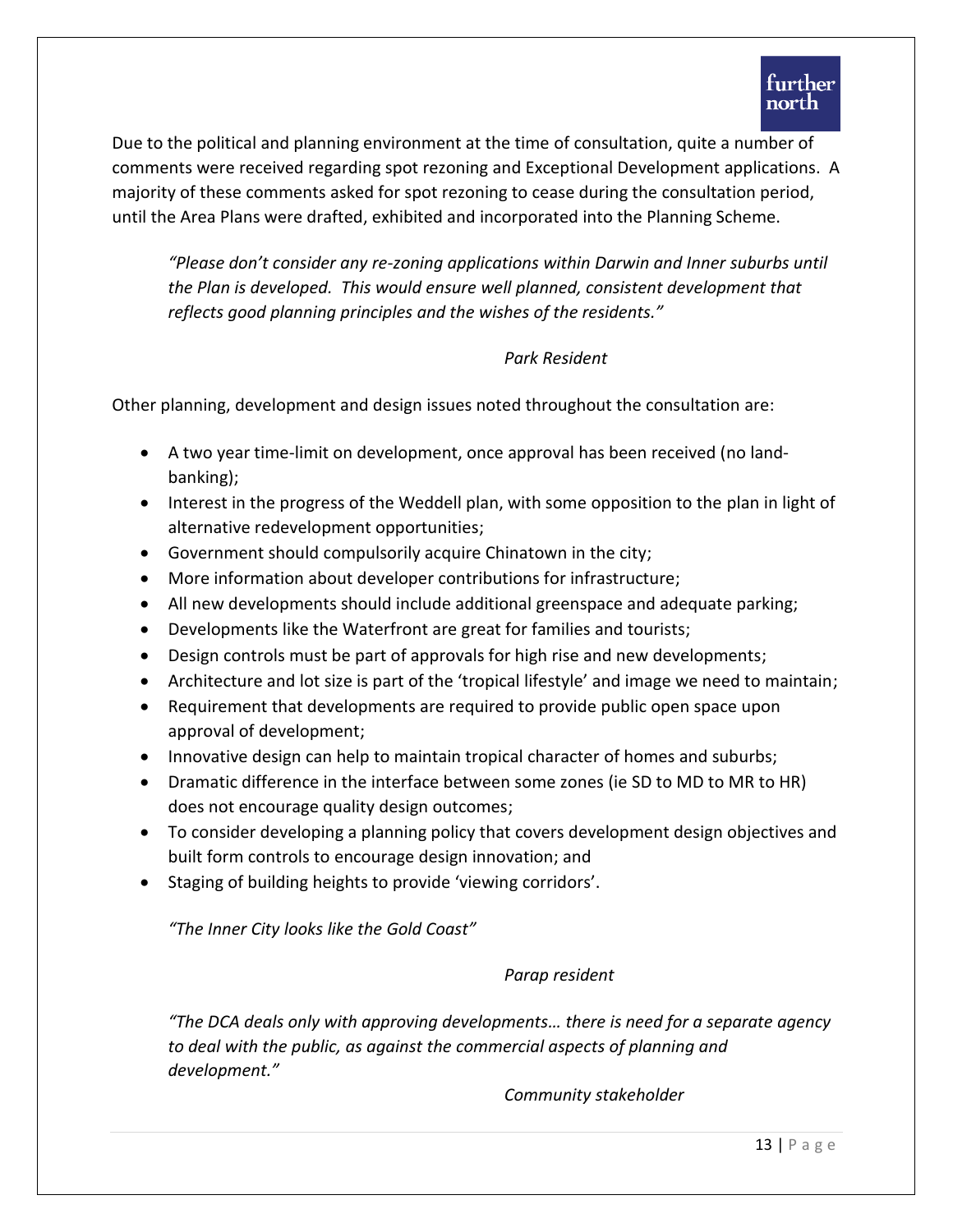*"Consider the development of planning policy that covers development design objectives build form controls in greater detail."*

*Industry Stakeholder* 

*"Can we demand that developers start being sustainable in the materials and design? We are so outdated with our housing requirements."*

*Inner Suburbs Resident*

*"Greatly increased aesthetic and sensible environmental control is on new builds."*

*Stuart Park resident*

#### *4.2. LAND USE THEMES*

A number of key land use themes were outlined in the consultation materials. These themes cover the main criteria used to draft the Area Plans.

The consultation materials included questions relevant to each of these themes, to guide (in a non-leading way) discussion and thinking around area planning. These questions are replicated below, and a summary of feedback relating to these topics.

#### *4.2.1 RESIDENTIAL*

- *How and where would you accommodate the anticipated population growth within the inner suburbs?*
- *How do we achieve a series of more compact neighbourhoods whilst maintaining the tropical character of the inner suburbs?*
- *Where should growth be encouraged? What neighbourhoods and precincts have the most potential for change, and what neighbourhoods and precincts shouldn't change?*
- *What does your suburb need more or less of? How should buildings, streets and shopping centres look in the inner suburbs?*

## **Tropical Character**

As previously noted, overwhelmingly, submissions and comments agreed that maintaining a "tropical character" in residential suburbs was essential.

Views on how this might be achieved differed greatly, with comments ranging from the idea that big lots in the inner suburbs are an essential part of the tropical character of Darwin to strong support (generally by owners of large lots) for dual occupancy and subdivisions.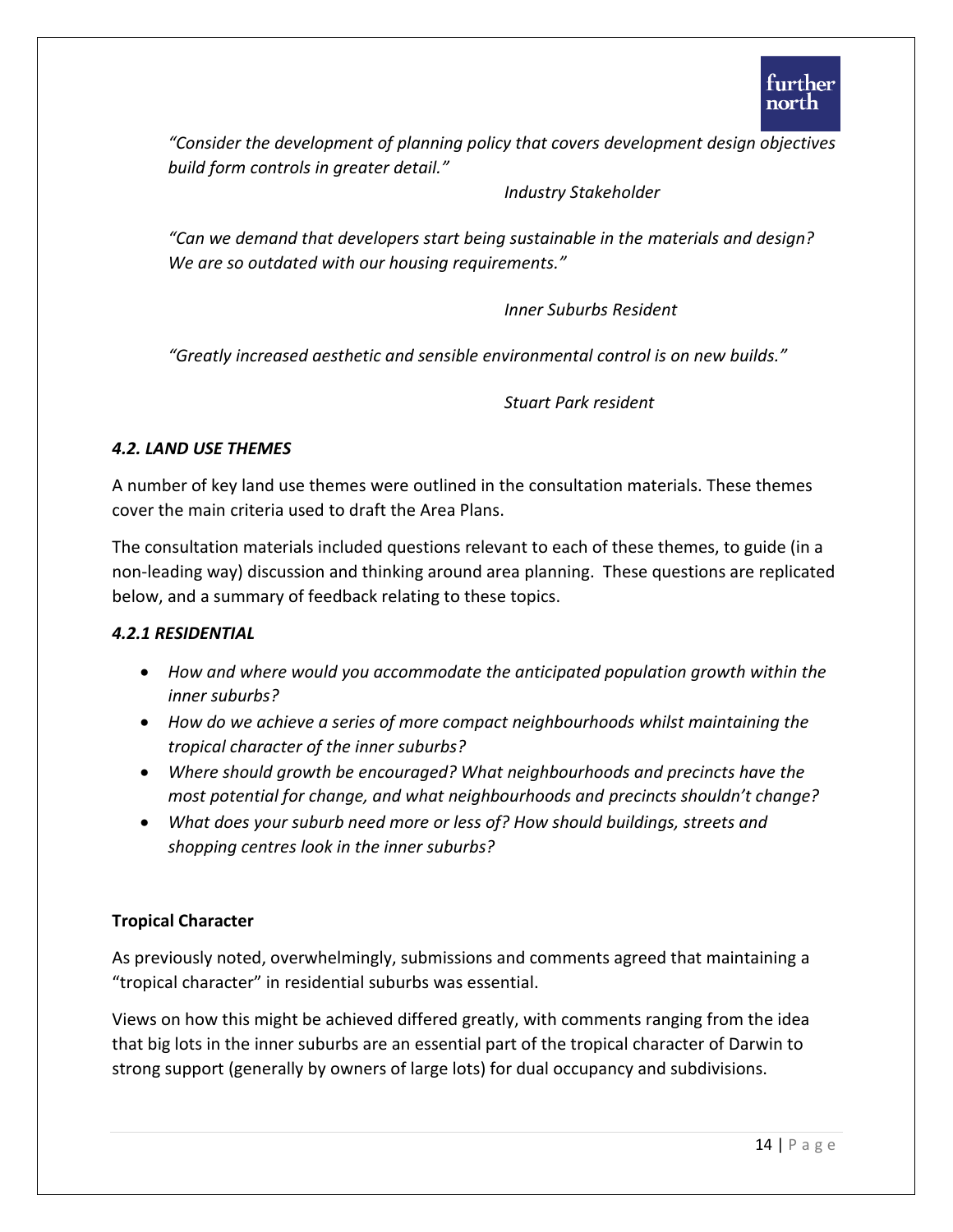*"'The idea of a tropical character for the city is an outdated notion that features extravagantly large allotments and swaying palm trees. While such a concept is paradise for the individual the cost to society of such extravagance is prohibitive. A tropical atmosphere can be achieved by other means".*

## *Fannie Bay Resident*

In the main, most agreed that this was important to retain, but differed in their solutions to achieve it.

## **Lot Size / Dual Occupancy**

For many, the key component to a 'tropical character' is larger lot size, but submissions and comments were mixed in regard to the suitability of dual occupancy or subdividing larger lots in the inner suburbs.

A fair percentage of those in favour of rezoning or subdividing were owners of large lots looking to sell, as well as those who simply felt that while large lots were a "nice idea", tropical character could be maintained via a 500 or 600 sq block.

*"True residential streets should only be allowed subdivision into two blocks and not multi-dwelling units. It is inevitable that large blocks be subdivided."* 

> *Owner/Resident of large block in Stuart Park*

*"We have no objection to having predominantly two storey (MD zonings) in all of the suburbs mentioned, with some MR zonings also scattered around these areas, as long as all the existing 'green belts' in and around these areas are retained."*

## *Inner Suburbs Resident*

*"Densification is happening at a community level with granny flat construction and subdivision of blocks in the area (that still retain SD status) in the past 10 years. These new developments retain the flavor of our locality.* 

## *Fannie Bay resident*

It was felt that allowing subdivisions of larger blocks could alleviate the housing pressure, without needing to build higher rise units, and that it could allow older residents an alternative option to enable them to remain in the inner suburbs.

## **Compact Urban Growth**

While there is support for the principles of compact urban growth, and for the inclusion of a policy to guide decision making around densification, there is some reservation regarding its application to protect primarily SD areas.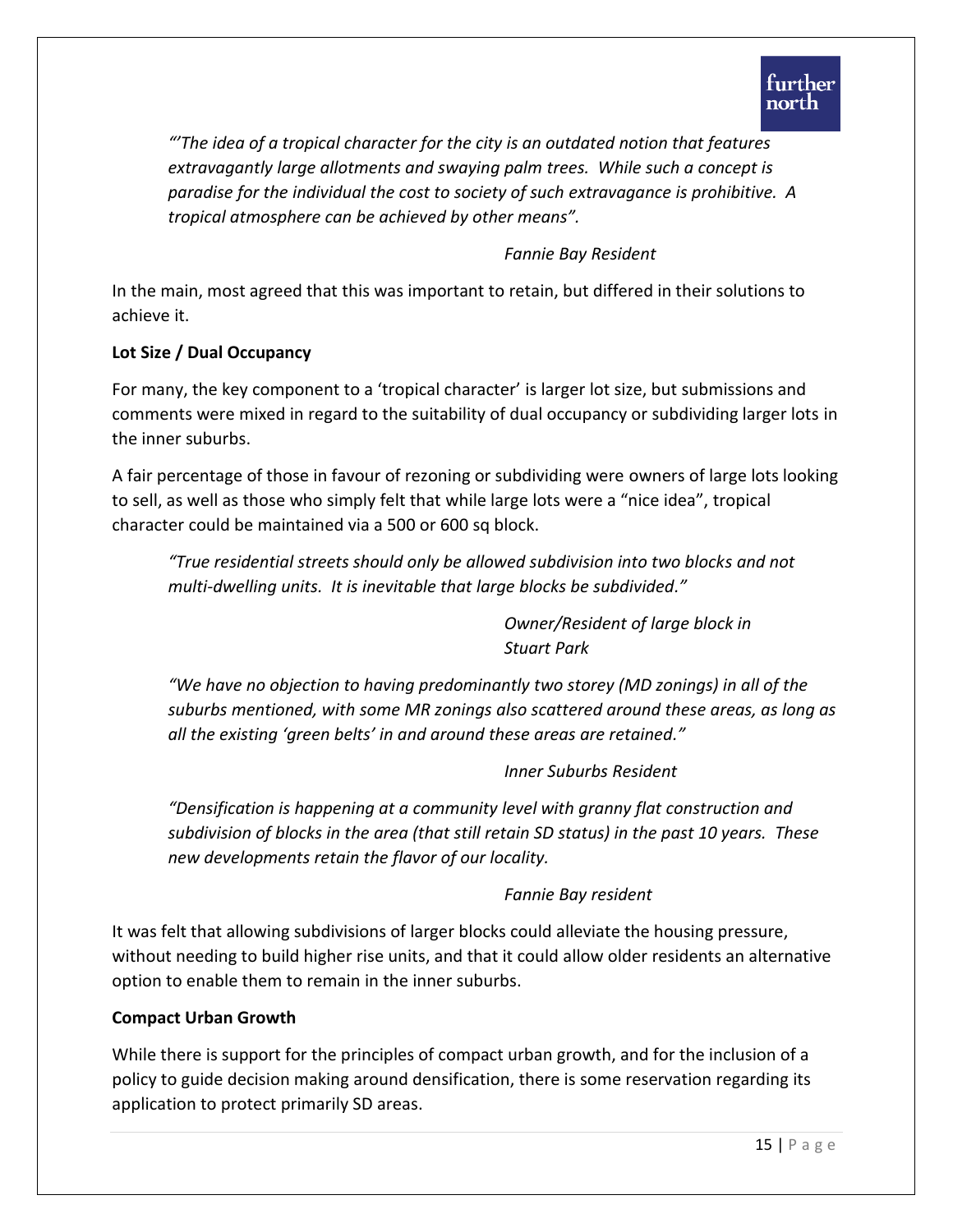*"Principles in the Darwin Compact Urban Growth Policy give some guidance to selecting areas where densification is appropriate; however it does not go far enough to protect precincts where our resident community's investment in gentrification is underpinned by the SD zone – precincts that would otherwise meet the requirements for densification."*

There is also encouragement to apply the Compact Urban Growth principles as adopted into the Planning Scheme, to allow revitalisation and densification in key areas supported by transport corridors and centres of employment and activity.

*"The proposed area plan for the Darwin Inner Suburbs should reflect the suitability of properties along the Stuart highway corridor for high density residential development…(which) comply in every respect with the principles discussed in the Northern Territory Government's Strategic Planning policies. "*

> *Owner of properties along the Stuart Highway*

## *4.2.2 ACTIVITY CENTRES AND SERVICE CORRIDORS*

- *What kind of development would you like to see within Activity Centres?*
- *The Stuart Highway is one of the main entrances to Darwin city - how should the entry from Parap to the City look?*
- *Should more land in the inner suburbs be made available for other commercial activities, such as shops, showrooms, warehouses etc.?*

## **Shopping / Commercial Precincts**

There was general acceptance of the Activity Centres as designated in the consultation materials.

Defence Housing Australia recommend Parap Village and adjoining nodes be designated as the major centre of the inner suburbs. Stuart Park was also seen as a key Activity Centre, due to its placement on the Stuart Highway

Comments were split as to the need for a supermarket in the inner suburbs. Some felt it would destroy the neighbourhood feel (particularly at Fannie Bay), others felt Ludmilla or Woolner would be a perfect location for an additional supermarket or grocery shop.

*"Always have mixed shops in any development, they provide opportunity for micro/small businesses and keep local communication points alive. We want to encourage walking to the shops, not driving to the supermarket".*

*Inner Suburbs Resident*

**Gateway to the CBD**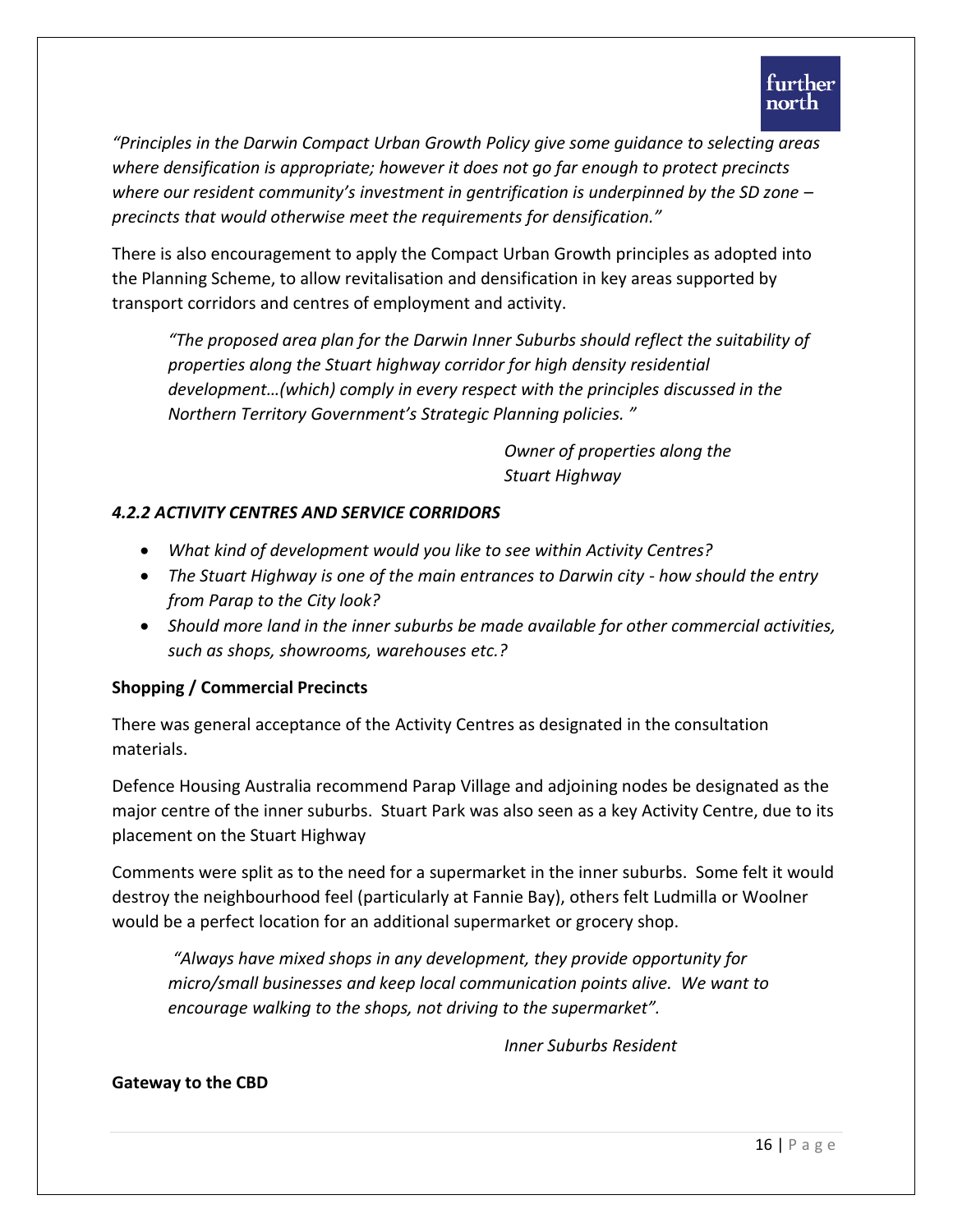It was generally thought that rezoning / densification along existing service corridors and main roads makes sense, lending further support to the compact urban growth model.

The creation of an 'entry' or gateway into the CBD, through rezoning of existing service commercial, revitalisation and changes to the alignment of the Stuart Highway was a common theme, and included suggestions such as:

- Revitalised Stuart Highway with a 'High Street' feel;
- Terraced housing the entrance to the city;
- Rezoning the Stuart Highway to improve and commercial appeal; and
- Maintaining the Auto strip along the Stuart Highway "*to support the day to day business, residential and lifestyle needs of the study area*".

*"The approach to the city is disgusting"* 

## *Stuart Park Resident*

*"The potential for significant revitalisation of land fronting the Stuart Highway, between the Daly Street Bridge and the Westralia Street intersection… with a greater emphasis on commercial (rather than service commercial), community and mixed use development, whilst ensuring the appropriate provision of services and infrastructure, would significantly improve the use of this land and the entrance to the CBD."*

*Industry Stakeholder Submission* 

## *Industrial Areas*

Beyond the identification of industrial/light industrial areas for revitalization, comment around Industrial uses was limited.

A recommendation was made by Defence Housing Australia to maintain the Business to Business area of Woolner to support the day to day, business, residential and lifestyle needs of the study area.

*"Shabby" Stuart Park shops and associated space could do with revitalization."*

*Stuart Park Resident*

## *4.2.3 SOCIAL INFRASTRUCTURE*

- *Is there enough open space provided in the Inner Suburbs?*
- *Should new public open space be made available in sizeable developments?*
- *What types of community facilities do you think need to be considered for the area into the future?*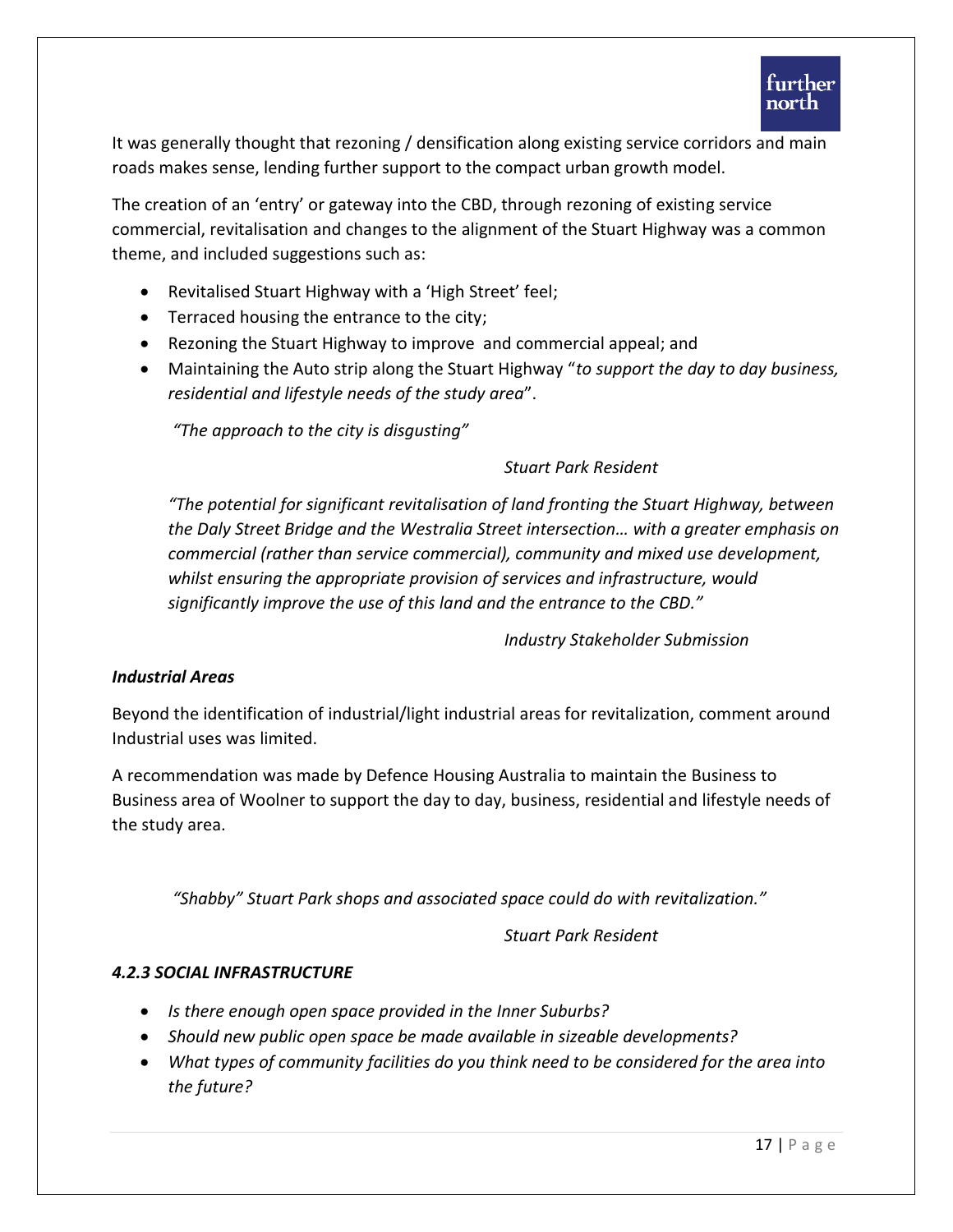There is a general feeling in the community that Darwin is 'losing' its green space and that this should be protected to maintain a 'tropical character'.

Additionally, observations were made that some current spaces are not being well-utilised as community spaces.

As noted elsewhere, there is strong support for new developments to include corresponding space for social infrastructure, either for use by residents, or by the broader community  $-a$ "green space to match growth" approach.

Some suggestions for additional or improved community facilities for the Inner Suburbs includes social infrastructure such as skate parks or facilities for families in the inner suburbs, a revitalized recreation space at the old Netball courts on Ross Smith Avenue.

*"What community infrastructure will require an increase in capacity to support the additional population? As a general comment, we believe that community purpose, recreation and open space land needs to be held onto. We can't get it back! If it is ever sold, it needs to be a fully transparent process."*

## *Parap Resident*

*"The organised recreation area on Ross Smith Avenue, consisting the old netball courts is another facility that should be redeveloped. Many of the future needs of the population may be met by making better use of (recreational) facilities and spaces that are already available in the inner suburbs".*

*Resident Fannie Bay*

## *4.2.4 MOVEMENT AND TRANSPORT*

- What potential implications could future population growth within Darwin's inner suburbs have on the *local transport network?*
- *What opportunities exist to improve the local transport network, including road networks, and pedestrian and cycling links within the scope area?*
- *What other kinds of public transport might be useful in a city like Darwin?*

The impact of higher density development on parking, transport and movement, particularly in narrow, predominantly residential streets was an issue for a majority of respondents.

It was felt this could be alleviated by better design and approval processes, ensuring there is adequate parking allowance for new developments to keep additional cars off the street.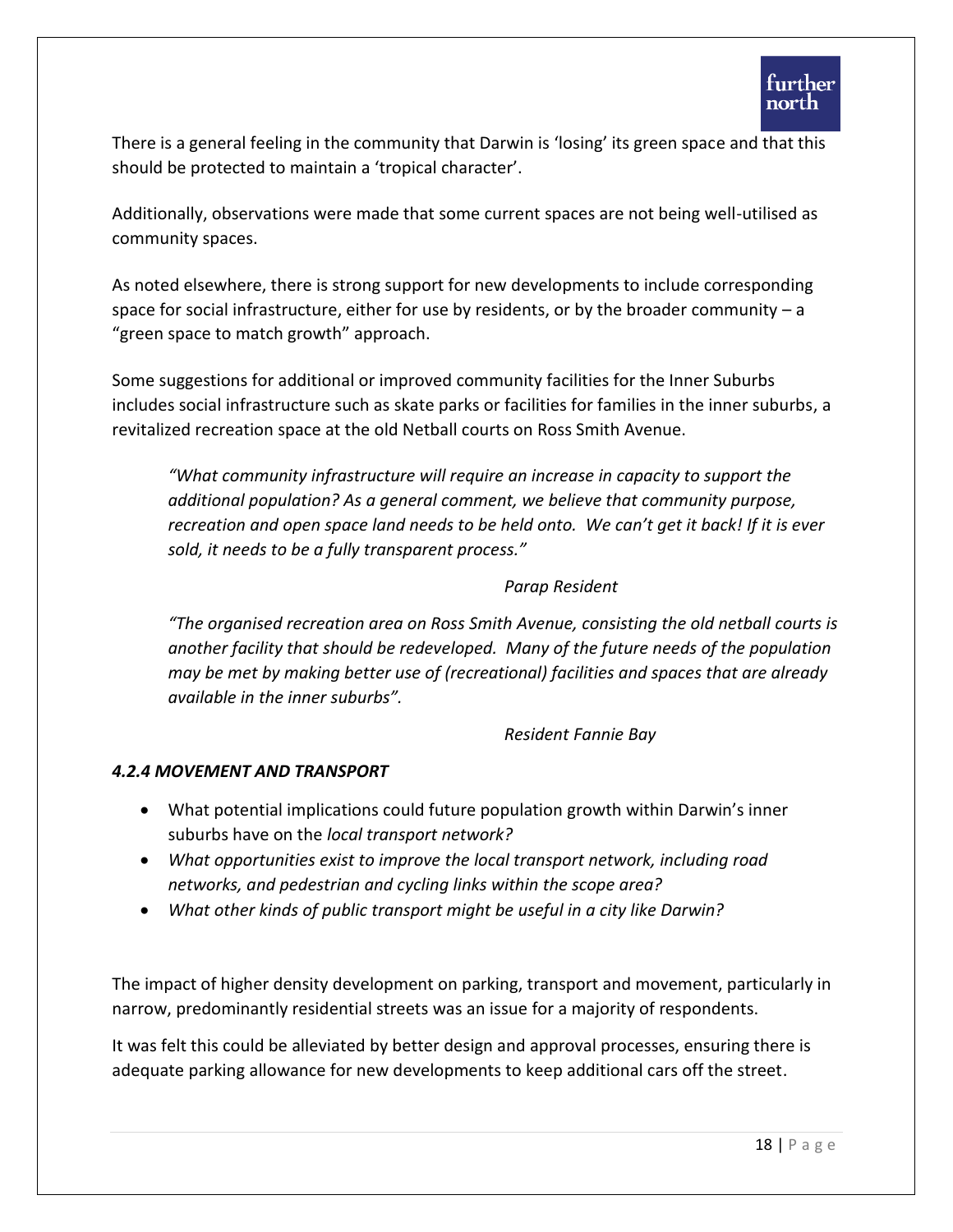

*"All new apartment developments should be required to have at least three off street parking spaces for each unit. In older suburbs such as Fannie Bay where the streets are narrow and winding (part of its charm) the on-street parking is becoming a real problem and danger."*

#### *Fannie Bay Resident*

Parking around Activity Centres was also identified as an issue. It was noted that as the Activity Centres develop and become successful, increased traffic and increased employment was causing additional parking needs. However, there was universal resistance to paid parking at these Activity Centres.

General approval for the continued maintenance and development of the shared path network with requests and suggestions to make these paths shaded or tree-d where possible, and to extend the path to create a whole network including Bayview, Tipperary and into the CBD, and the Waterfront.

Additional suggestions include: drinking fountains, improved visitor signage, safer crossings around major intersections, lock up bike stops near Activity Centres, and potentially a short term bike hire and return system similar to cities in Europe.

It was felt investment into the shared path network would alleviate the pressures on the road network and traffic

> *"The shared path network is a great asset that needs investment to defer road and parking upgrades and keep suburbs connected to the CBD. Improvements that increase usage should be a transport priority."*

#### *Parap Resident*

There is some support for a light rail network from Howard Springs to the City in the future, with some urging to plan for this now, for the Territory's future needs – "*With modern technology this can only be done if (a) light rail corridor is kept open."*

#### *4.2.5 ESSENTIAL SERVICES*

Beyond some comment around infrastructure planning and investment, comment on Essential Services was limited.

A Stuart Park resident noted that increased density was already putting pressure on existing services and that consideration must be given to infrastructure capacity before developments are approved.

A respondent whose rezoning application was recently approved is unable to proceed until electricity and water upgrades are progressed in Stuart Park.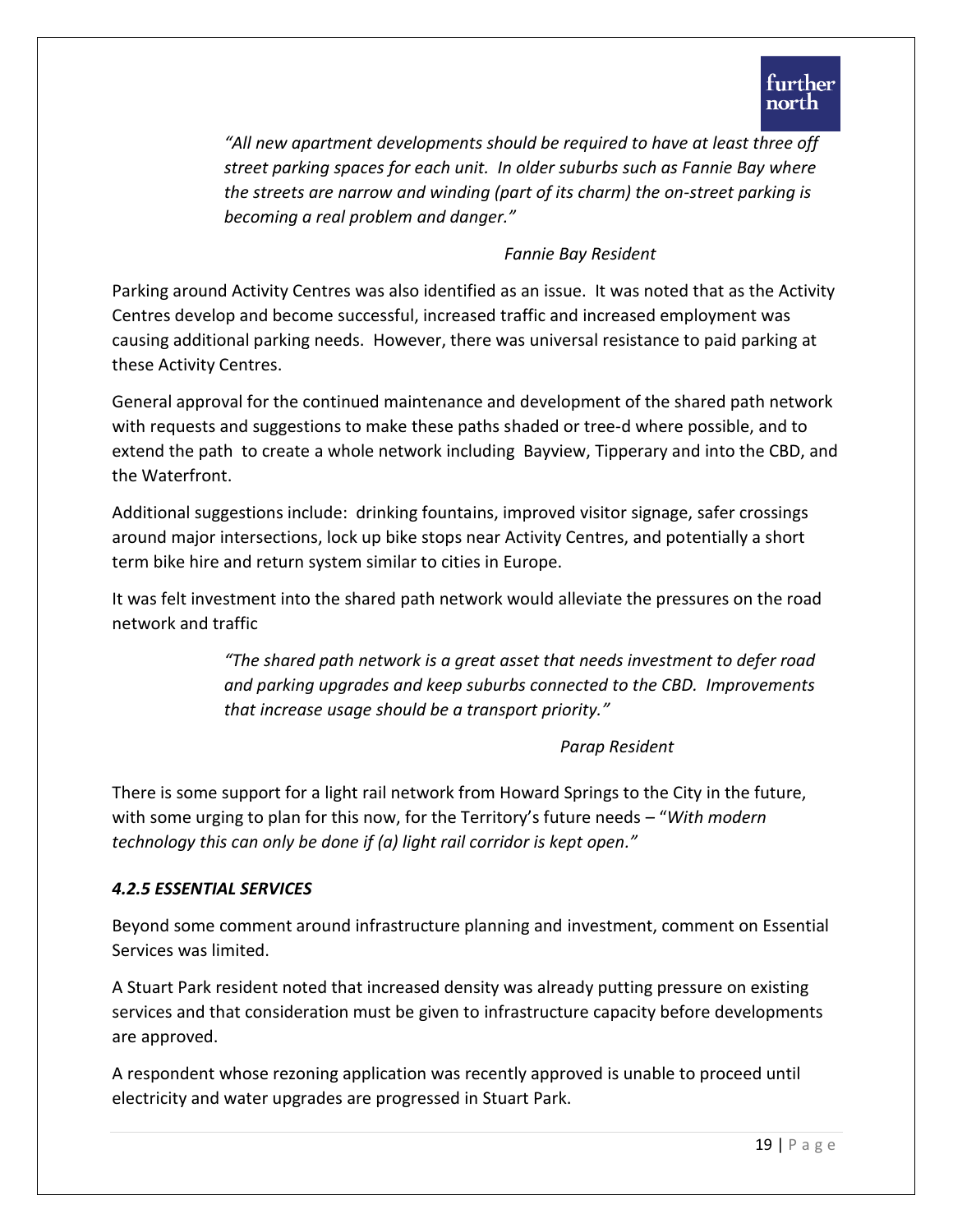

Verbal feedback throughout the consultation underscored the need for an integrated approach to planning, incorporating a range of agencies to ensure growth in the inner suburbs is supported by infrastructure, transport, public housing and environmental planning.

#### *4.2.6 ENVIRONMENT AND HERITAGE*

As previously identified, many residents felt the maintenance of existing green belts was essential for tropical character, and the better utilization of existing green space was of benefit to the whole community.

A number of submissions refer to the protection of existing mangroves and the role the mangroves play in biodiversity and in supporting traditional skills.

*"Densification should be balanced by environmental and heritage networks, walking and bike tracks as an offset for higher density development and for the health of the community."*

*Parap Resident*

*"Natural values enhance our lives and marine biodiversity. Protect all natural areas. Don't bulldoze habitat, densification is alright in areas that are already built on."*

*Millner Resident*

#### **4.3 PEAK BODY FEEDBACK**

The Commission received a number of comprehensive submissions from a number of key Northern Territory industry bodies and Government agencies, including:

- Defence Housing Australia (DHA)
- City of Darwin (CoD)
- Housing Industry Australia (HIA)
- NT Department of Housing (DoHsg)
- Urban Design Institute Australia (UDIA NT)
- NT Department of Transport (DoT)
- Planning Institute Australia (PIA)
- Australian Institute of Architects NT Chapter (AIA NT)

The following summary outlines the key input from these stakeholders, grouped by consultation and land use themes.

#### **4.3.1 TROPICAL CHARACTER**

The importance of maintaining tropical character is reflected in almost all industry submissions. As noted elsewhere, UDIA recommends the development of Design Guidelines and Character Statements to achieve compact neighbourhoods whilst maintaining tropical character.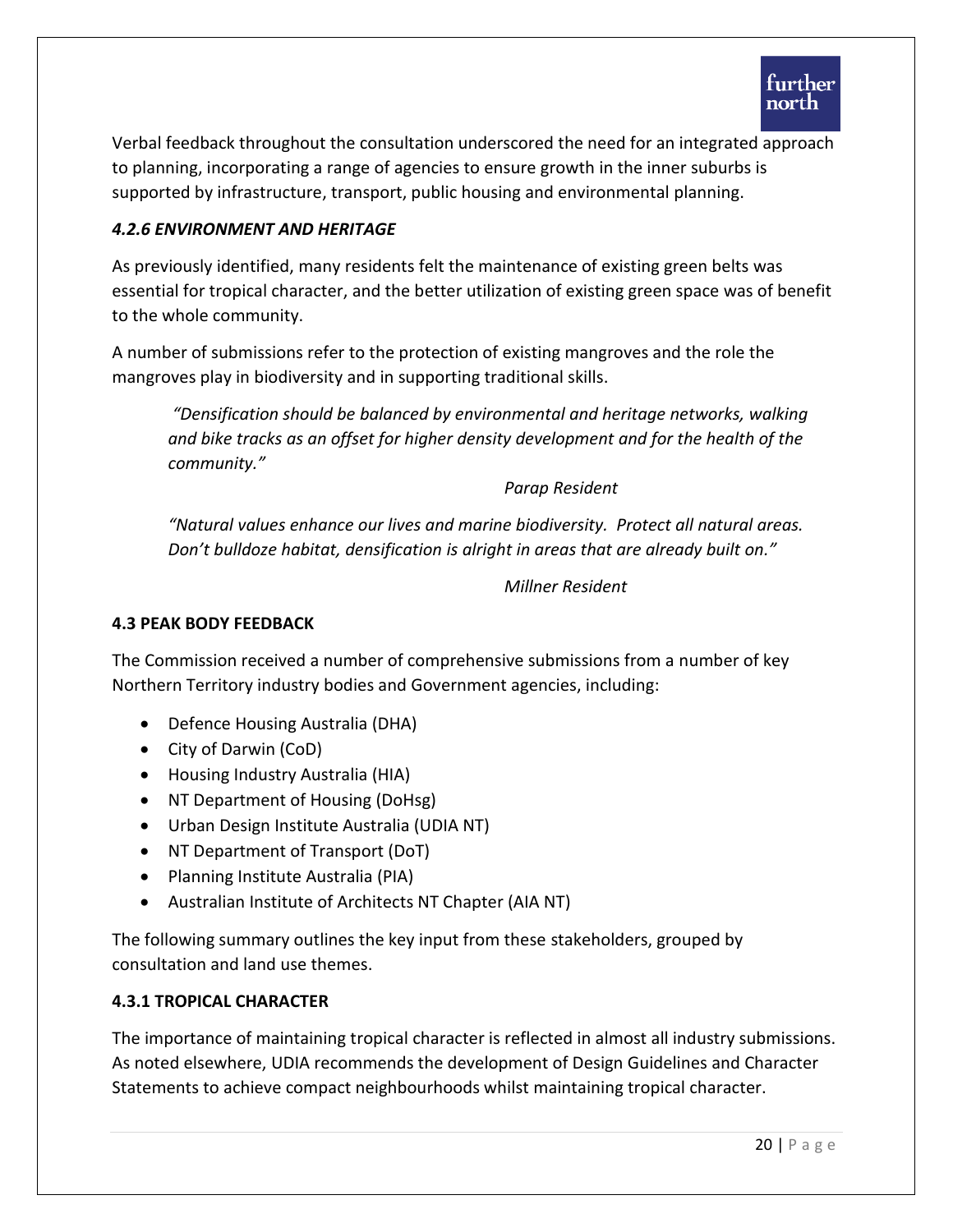#### **4.3.2 COMPACT URBAN GROWTH**

AIA NT considers that urban consolidation *provides economic and efficiency benefits, social justice and sustainability*.

The Urban Design Institute of Australia (UDIA) (NT Chapter) strongly opposes *the ecologically and economically unsustainable Weddell at this time, in favour of Berrimah Farm and Holtze sites for residential new development.* 

UDIA take the view that it is *unacceptable to socially force new residents to live in an area where there are limited services, employment and public transport.*

The Department of Housing considers urban renewal a strategic opportunity for the Territory, and supports compact urban growth to "*reduce impact on environment and rejuvenate neighbourhoods."*

DoHsg, as a key stakeholder for urban renewal decisions, would like to see social / affordable housing components included in any crown land release for development.

Defence Housing Australia (DHA) supports an increase in residential densities along public transport corridors, particularly mixed use developments, to create a business and residential district incorporating in the Parap Village/Salonika Street /Westralia St /Woolner Rd.

DHA also nominate a number of potential redevelopment sites:

- Adjacent the Museum and Art Gallery
- DHA Goyder Road
- MVR Goyder Road
- Power and Water Corp Depot
- Zoned Land at Woolner Road and Tiger Brennan Drive

UDIA nominate the below sites for higher density / renewal

- Old Tank farm as an opportunity for renewal/ green space
- NT Fleet / bus depot / PWC potential for redevelopment
- Goyder Road and neighbouring SD areas linking to the MVR site.
- Parts of The Gardens could be suitable for densification, including potential commercial/office space and access roads, commencing with the already MR zoned Gardens Hill Crescent
- UDIA also supports higher density and higher-rise developments abutting the Stuart Highway to support public transport.
- UDIA notes that while there is scope for infil in Parap, particularly around Parap Square, the existing single dwelling amenity of the area should be protected, similarly in Fannie Bay SD areas.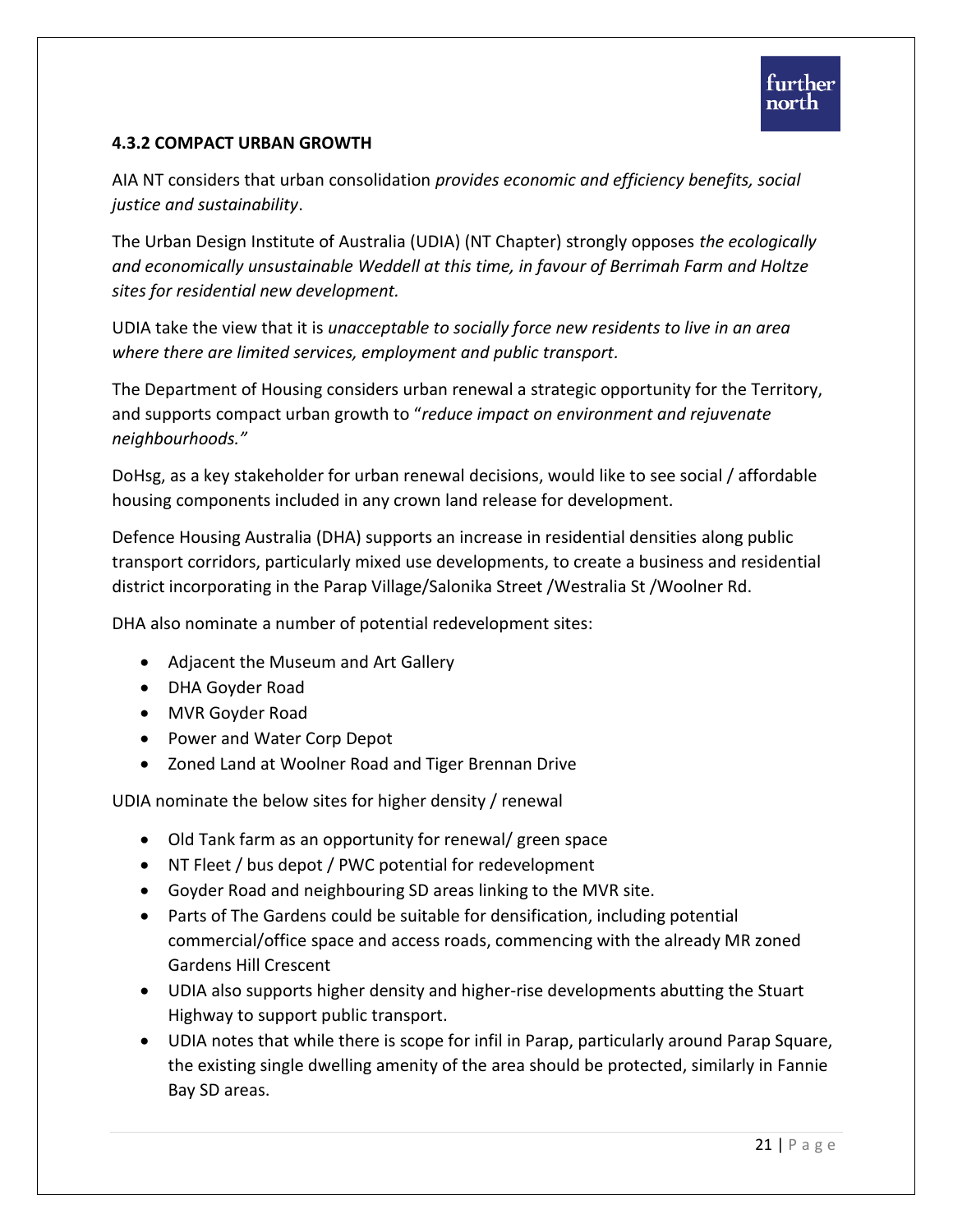

 UDIA supports higher density along Ross Smith Avenue, particularly around the service station area in Fannie Bay

#### **4.3.3 PLANNING/DEVELOPMENT/DESIGN**

Beyond the articulation of design or character guidelines for the Inner Suburbs, the AIA believes an overarching narrative – a vision, relating to Darwin's unique story as Australia's northernmost capital – could be included as part of the Area Planning materials and consultation.

*"We hope that the 'frontier' nature of Darwin's more recent history can evolve into something more complex, layered and sophisticated, and propose that strategic planning exercises such as this are an opportunity to articulate, and lead, such a vision."*

UDIA also recommends consideration is given to Darwin's role as the capital of Northern Australia, and the future economic, tourism and development opportunities this may have for iconic sites in the inner suburbs, including the Botanic Gardens and the Old Hospital Site.

Along with the UDIA, the AIA would expand the Area Planning process to include wellconsidered urban design and streetscape principals, and incorporate a professional design review as part of the Development Approval process.

The Planning Institute of Australia (NT) also considers design matters an essential part of an Area Planning process, with a focus on:

- *Improving outcomes regarding the quality of higher density living, in terms of design, acoustic privacy, quality of outdoor shared space, storage availability, the quality of surrounds, streetscapes and connectivity.*
- *"Cool Cities" and "Cool Character" for better design outcomes for activity centres, residential densification, shaded streetscapes, and community infrastructure.*

In terms of planning process and development approvals, HIA advocates a *smooth and efficient planning process be implemented to facilitate infill development*.

 *"Strategic redevelopment sites provide a real opportunity to start a new community and the planning process needs to be efficient for these areas and delays in the process minimised"*

Similarly, the Department of Housing promotes a strategic and integrated approach to planning decisions around renewal sites, including representation at the detailed planning stages.

Specifically, DoH would see a "*streamlined process for a Department of Housing-proposed low impact density increase by converting Single Dwelling to duplex and triplex*es" in the Inner Suburbs.

#### **4.3.4 RESIDENTIAL**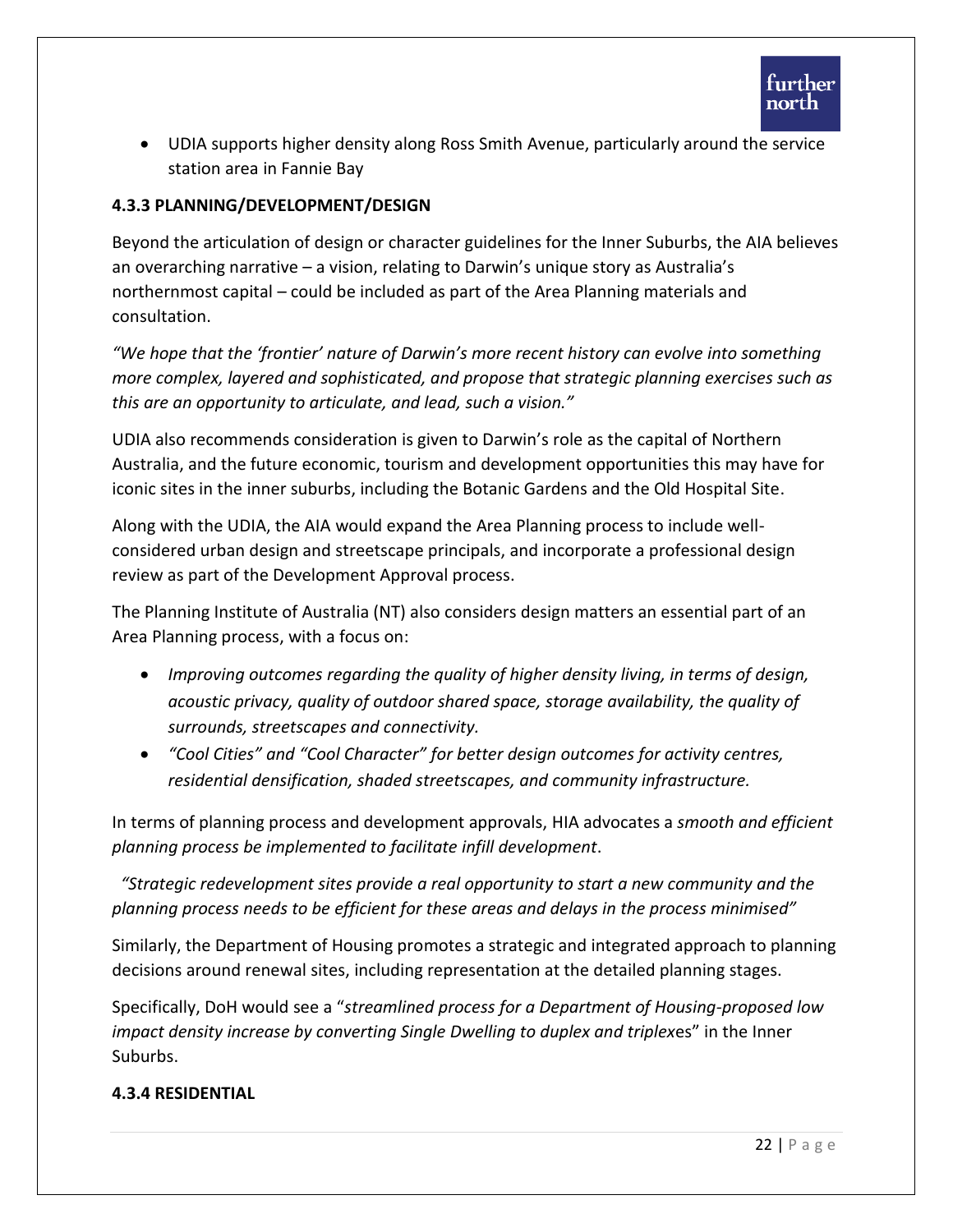Peak bodies, including DHA, AIA and UDIA recommend increasing the diversity of housing product, beyond the Troppo House vs High rise dichotomy.

*"Increase diversity of dwelling type in the Inner Suburbs - secondary dwellings, dual, tri and multiple, duplex and dual occupancy, small lot subdivisions" - DHA*

AIA recommends the Commission undertake a conceptual exercise to illustrate the range of alternative housing design available:

*"High quality, mid rise high density housing" needs to be promoted as an alternative between single troppo and high rise residential towers" AIA*

## **4.3.5 ACTIVITY CENTRES**

Defence Housing Australia nominates Parap Village as the 'major centre' in the inner suburbs, and provides a recommendation for the "*melding of Parap Village, Salonika Street, Westralia Street, and the zoned land at Woolner Road to form a central mixed use business and residential district."*

DHA also recommend maintaining the existing Business to Business services in Woolner, and the existing Auto strip along the Stuart Highway.

UDIA recommends the large Illife Street sites as potential for a large supermarket, as well as additional green space through development. Alternative sites for a hub or supermarket include The Narrows and Woolner.

UDIA recommends an upgrade for the Fannie Bay shops with potential for a two-storey development, particularly with the redevelopment of Sports House.

## **4.3.6 INDUSTRIAL**

As mentioned previously, DHA recommend maintaining the Business to Business areas of Woolner, and Auto Exposure strip on the Stuart Highway along the entrance to the CBD.

## **4.3.7 SOCIAL INFRASTRUCTURE**

The City of Darwin supports the allocation of space for meeting and activity spaces to bring the community together.

However, City of Darwin also notes that rezoning of CP land must be thoroughly investigated first, and if rezoned, supporting infrastructure must be considered, and the question of who funds and coordinates any upgrades or new facilities require as a result of development must be answered prior to development approval.

See also, UDIA nominated sites for development to include community green space

## **4.3.8 TRANSPORT / MOVEMENT**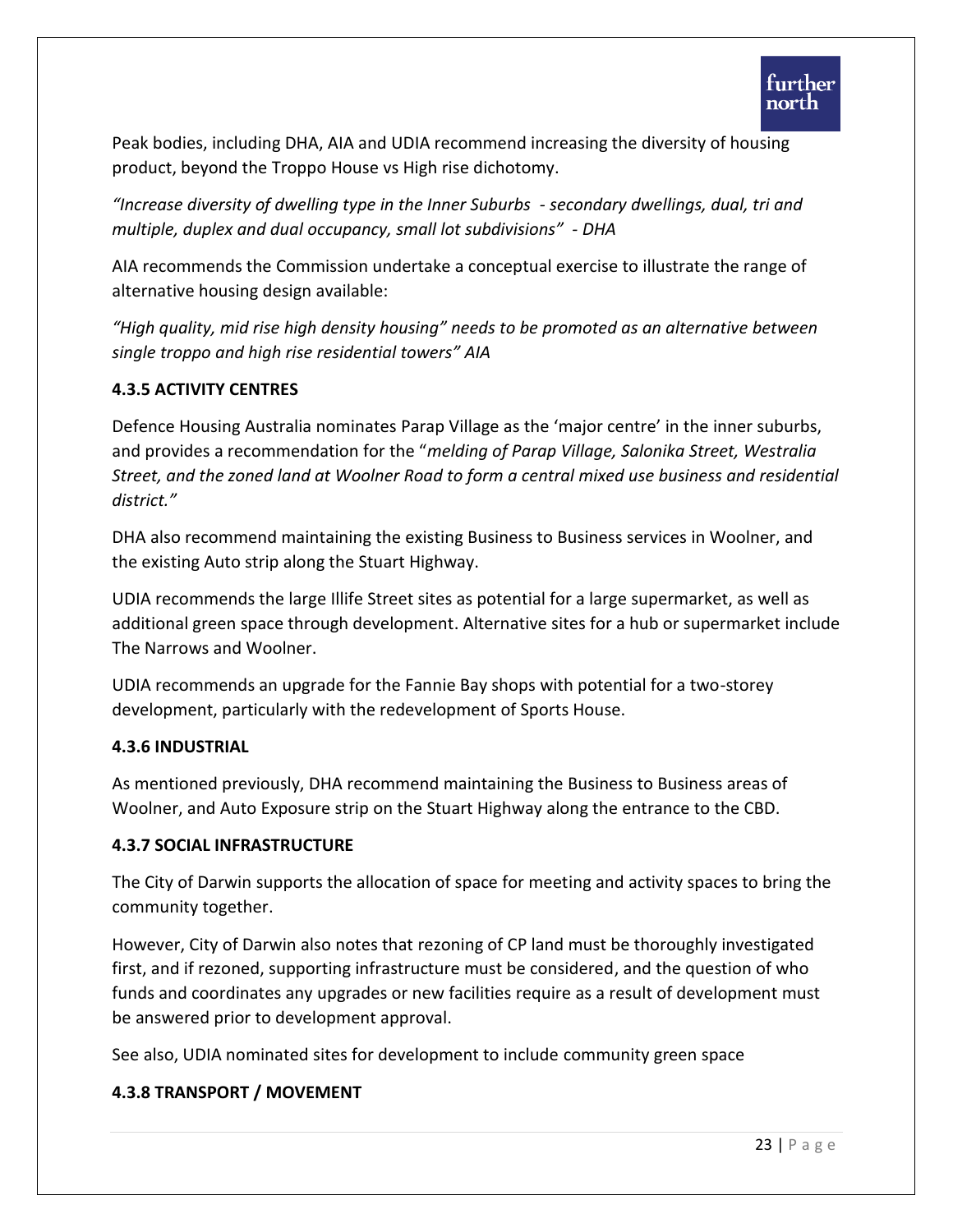The City of Darwin (CoD) note that higher density requires improved public transport and that Area Plans must include provisions for light rail, rapid transport systems.

The Department of Transport (DoT) also notes that improved Public Transport routes and a Rapid Transport Corridor will need to be incorporated into the draft Area Plans, along with other limitations/considerations emerging from a range of Transport studies including:

- o Roads and Bridges Strategy
- o Public Transport Study
- o Darwin Regional Transport Plan
- o Multi-modal Darwin Regional Transport model

The CoD note that transport capability and access to local roads and the highway must be considered prior to any upzoning (as well as stormwater infrastructure and capability).

UDIA recommends that a *decision is made and planning commenced for the realignment of the Stuart Highway as this will have considerable impact on the future development of these Suburbs*.

DHA supports a Rapid Transit route along the Stuart Highway, and a Public Transport interchange between Goyder road and Parap Road intersection, supporting their recommendation for Parap as the major centre for the Inner Suburbs.

CoD, DoT, UDIA and DHA note the importance of upgraded and shaded bike and pedestrian pathways, to support compact urban growth. A bike path from Bayview to the City is specifically identified.

## **4.3.9 ESSENTIAL SERVICES**

CoD note that stormwater infrastructure and capability (as well as transport capability and access to local roads and the highway) must be considered prior to any upzoning.

## **4.3.10 ENVIRONMENT & HERITAGE**

CoD note that green space in the inner suburbs is "a higher proportion than required by the Planning Act" and that while it is unlikely to increase substantially in the future, large redevelopment sites should still include publically accessible open space or make a contribution or improvement to existing local open space.

AIA notes that any increase in physical density (especially height) should be matched by appropriate landscaping and ground level considerations, including parking, commenting that green open space is about quality, not quantity and well-tended and planted smaller spaces may be more useful than larger under-utilised tracts.